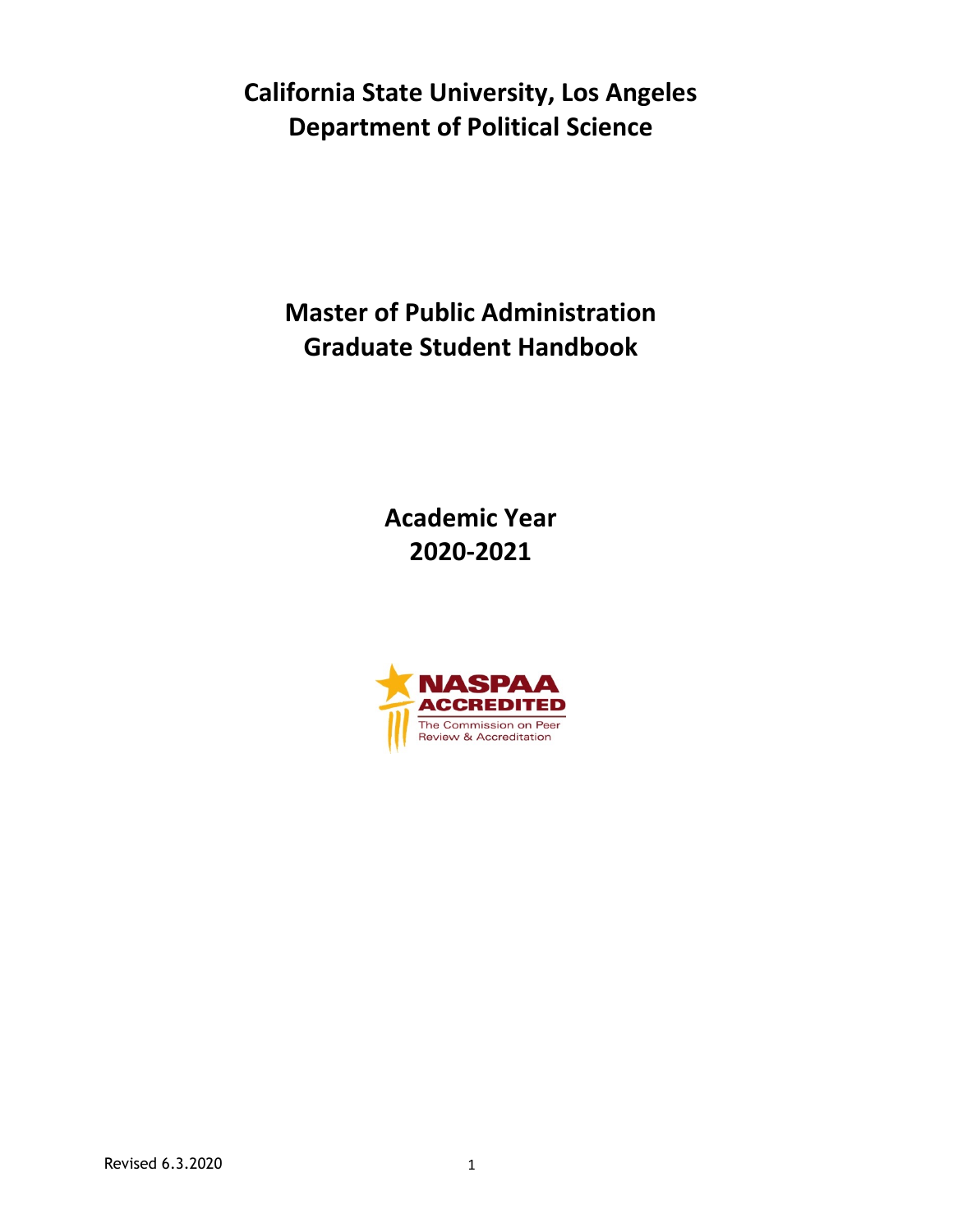# **Table of Contents**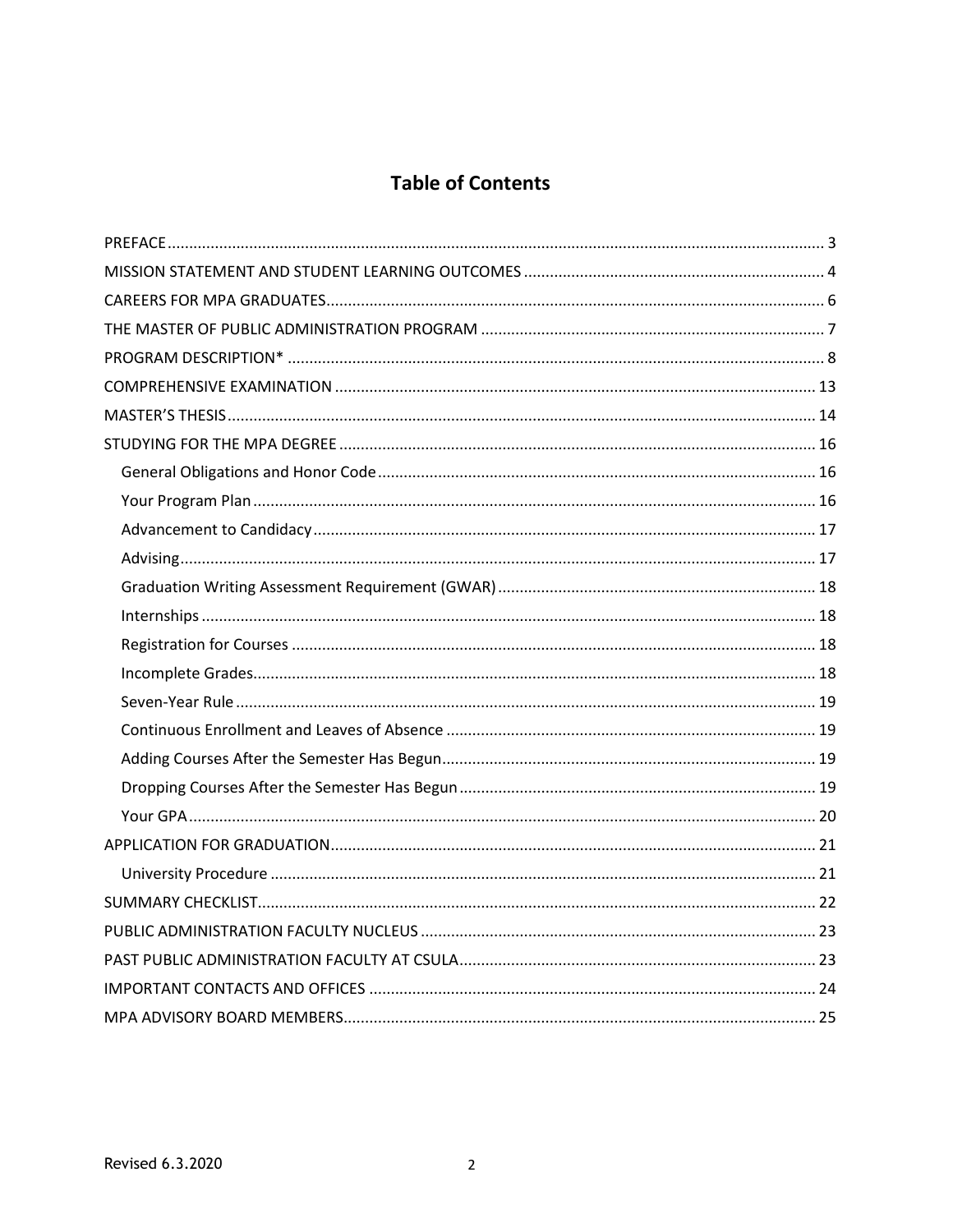## **PREFACE**

This handbook describes the MPA program beginning in Fall Semester 2016. All graduate students admitted into the MPA program beginning in Fall Semester 2016 and beyond are subject to these requirements. Students who began this program before Fall Semester 2016 have the option of remaining in their original program, or adapting their coursework to the new program. Students who wish to continue with their original programs prior to Fall Semester 2016 will be held to the University Catalog requirements in force in the semester for which they were accepted into the program.

| Semester MPA Program - 36 units + Comp Exam                                        |  |  |  |  |  |
|------------------------------------------------------------------------------------|--|--|--|--|--|
| <b>REQUIRED CORE</b><br>NOTE: Core courses are 3 units, Electives are 1 or 3 units |  |  |  |  |  |
| POLS 5700 Public Administration as a Field of Practice                             |  |  |  |  |  |
| POLS 5720 Organization & Management                                                |  |  |  |  |  |
| POLS 5730 Public Sector Human Resources Management                                 |  |  |  |  |  |
| POLS 5740 Public Budgeting and Financial Administration                            |  |  |  |  |  |
| <b>MANAGEMENT PERSPECTIVES (SELECT 2)</b>                                          |  |  |  |  |  |
| POLS 5750 Third Sector and Nonprofit Orgs                                          |  |  |  |  |  |
| POLS 5760 Managing Intergovernmental & Intersectoral Relations                     |  |  |  |  |  |
| POLS 5770 E-Government and Management                                              |  |  |  |  |  |
| <b>ANALYTICAL PERSPECTIVES (SELECT 2)</b>                                          |  |  |  |  |  |
| POLS 5800 Data Analysis for Public & Nonprofit Managers                            |  |  |  |  |  |
| POLS 5810 Policy Analysis for Public & Nonprofit Managers                          |  |  |  |  |  |
| POLS 5820 Program & Policy Implementation & Evaluation                             |  |  |  |  |  |
| <b>REQUIRED CAPSTONE</b>                                                           |  |  |  |  |  |
| POLS 5900 MPA Capstone                                                             |  |  |  |  |  |
| ELECTIVES - 9 UNITS (SELECT FROM BELOW)                                            |  |  |  |  |  |
| POLS 5830 Sem: Managing Social Policy                                              |  |  |  |  |  |
| POLS 5835 Sem: Arts and Cultural Administration                                    |  |  |  |  |  |
| POLS 5840 Sem: Issues in the Metro Area                                            |  |  |  |  |  |
| POLS 5845 Sem: Community Development Administration                                |  |  |  |  |  |
| POLS 5850 Sem: Regulation, the Environment, and California Public Policy           |  |  |  |  |  |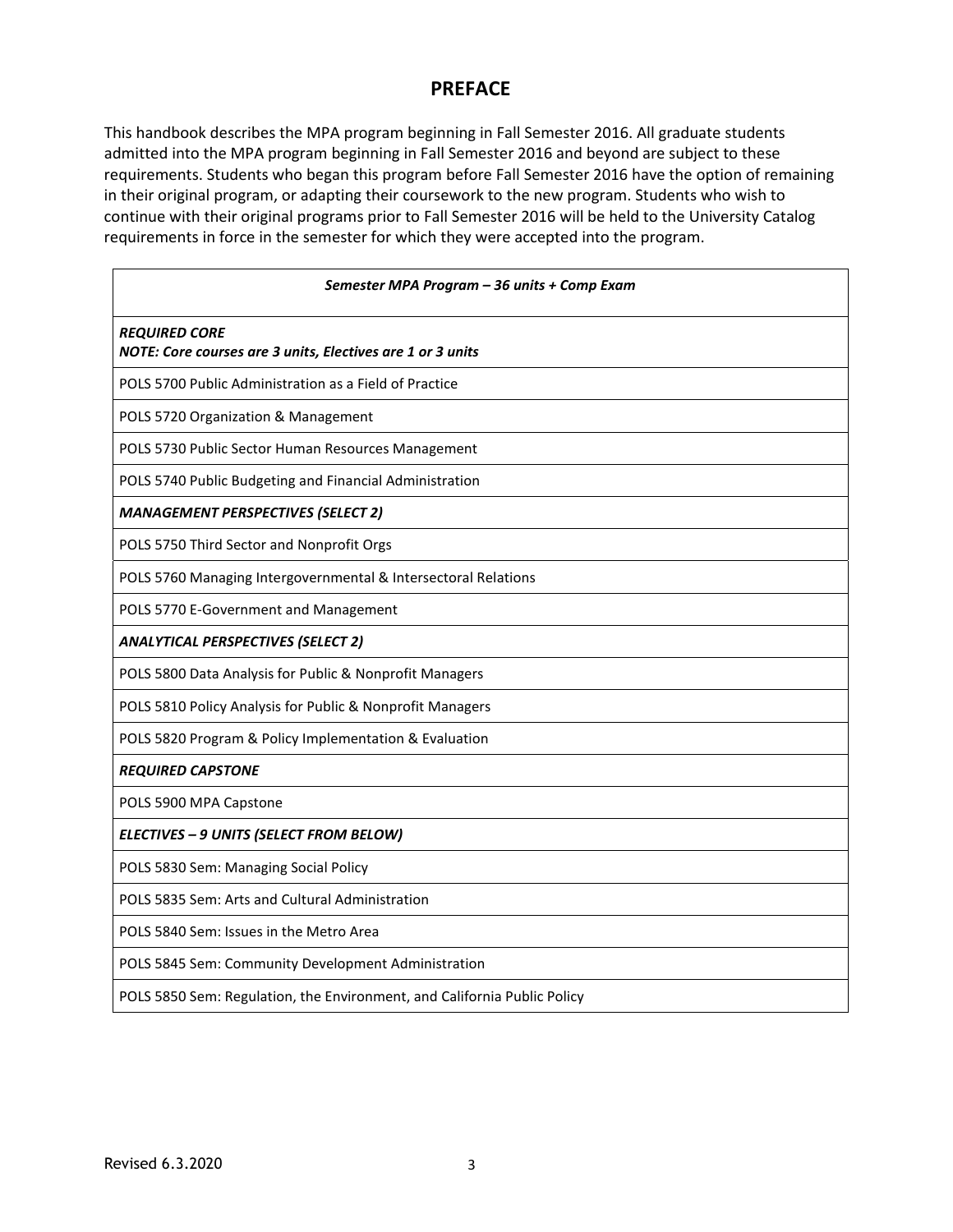| 1 UNIT ELECTIVES, POLS 5861-5875                                                              |
|-----------------------------------------------------------------------------------------------|
| POLS 5861 Personal Leadership and Development in Administration                               |
| POLS 5862 Effective Communication for Public & Nonprofit Administrators                       |
| POLS 5863 Effective Public Sector Human Resource Management Practices                         |
| POLS 5864 Collaborative Governance                                                            |
| POLS 5865 Negotiation & Conflict Management for Administrators                                |
| POLS 5866 Public Sector Contracting Basics                                                    |
| POLS 5869 Managing Stress in the Public Sector                                                |
| POLS 5870 Nonprofit Governance                                                                |
| POLS 5871 Fundamentals of Strategic Planning for Public Sector Leaders                        |
| POLS 5872 Program Evaluation Best Practices for Public Sector Leaders                         |
| POLS 5873 Development and Fundraising for Public Sector Leaders                               |
| POLS 5874 Managing Organizational Change in the Public Sector                                 |
| POLS 5875 Fundamentals of Public Sector Project Management                                    |
| POLS 5955 (1-3 UNITS) Selected Issues in PA (topic varies; can be repeated for up to 6 units) |
| POLS 5980 Graduate Directed Study                                                             |
| COMP EXAM - POLS 5960                                                                         |

# **MISSION STATEMENT AND STUDENT LEARNING OUTCOMES**

The Master of Public Administration (MPA) Program at California State University, Los Angeles, prepares students for leadership by educating them for professional public and community service within a diverse and dynamic urban environment. In the program, students develop the following leadership capabilities:

- Knowledge about public administration theory, research and practice
- Analytical and critical thinking skills to inform public and community problem-solving and decision-making processes
- An understanding of the ethical basis for public service
- Effective intra-organizational, inter-organizational and public oral and written communication skills
- A respect for and ability to engage the diversity of perspectives and interests involved in local governance

Adopted: May 27, 2015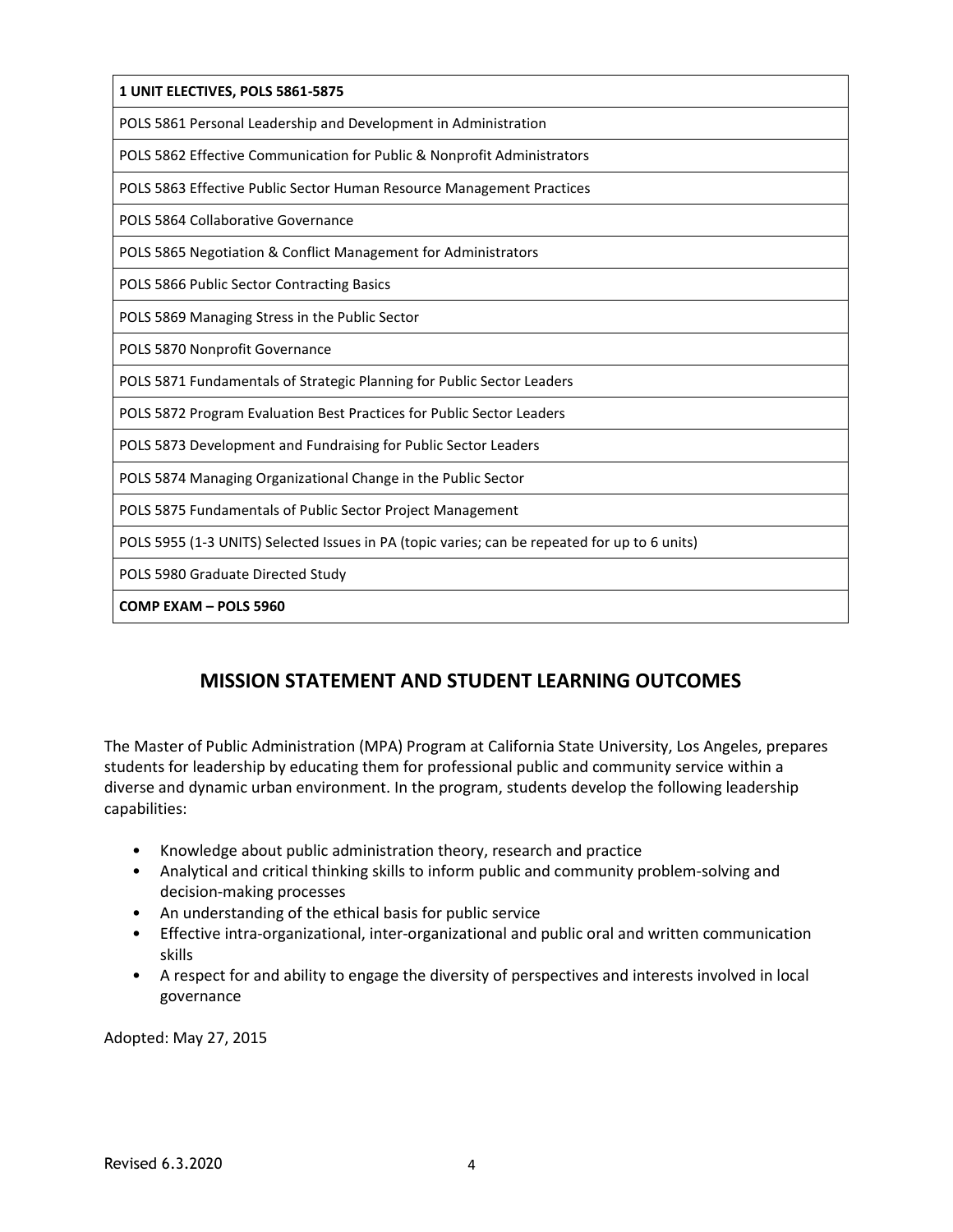# **ACCREDITED BY THE NETWORK OF SCHOOLS OF PUBLIC POLICY, AFFAIRS AND ADMINISTRATION**



The MPA program was reaccredited in July 2016 for a full six years. Accreditation is granted by NASPAA only after a rigorous process including a self-study evaluation and site visit from external evaluators. Accreditation is a guarantee of a recognized, high quality, well-run and up-to-date program. For more information, see: [http://www.naspaa.org/about\\_naspaa/naspaa.asp.](http://www.naspaa.org/about_naspaa/naspaa.asp)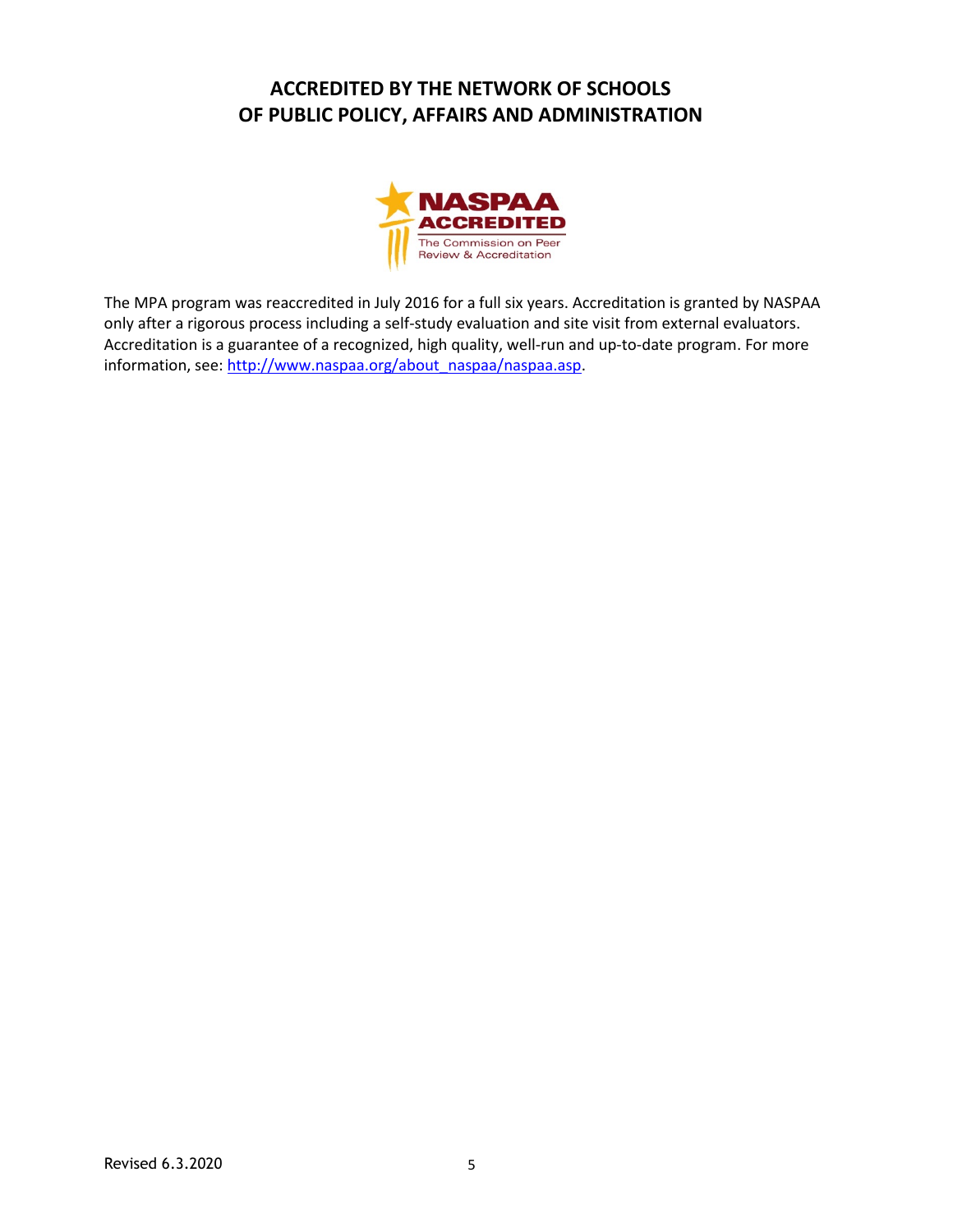# **CAREERS FOR MPA GRADUATES**

Our graduates continue to work in a variety of careers in local, state and federal governments, as well as in non-profit organizations. They are primarily managers, analysts and policy specialists:

- **Managers** implement policies, allocating resources to achieve the objectives of the program and organization.
- **▪ Program managers** administer programs: establishing objectives, stimulating productivity, motivating workers, reporting and evaluating work progress, structuring work, allocating resources, coping with internal and external political pressures, and ensuring that the public interest is reflected in the work of the agency.
- **▪ Staff managers** support the work of program managers, performing such activities as budgeting and financial management, personnel and labor relations, management information systems, organizational analysis, and procurement of supplies and materials.
- **▪ Staff analysts** develop ways to ensure that program objectives are met. They also look at new ways to meet the public's requests for service. A staff analyst must be familiar with research on social, economic, and environmental problems to propose potential courses of action to decision makers. They are the elements of the program usually involved in briefing papers. Staff analysts work in planning and evaluation units or budget divisions in government.
- **▪ Policy specialists**, the counterparts of staff analysts, work in consulting firms, research institutes or non-profit organizations.

Some of the positions recent graduates have held are:

Human Relations Analyst, Los Angeles County Appraisal Specialist, Assessor's Office, Los Angeles County Manager, Aquatorium, City of Commerce Community Residential Services Supervisor, Eastern Los Angeles Regional Center Assistant Director of Finance, City of Bellflower Environmental Supervisor, City of Los Angeles Lieutenant, Special Operations Division, Police Department, City of Pasadena Senior Investigator, State of California Manager, Staff Relations, Fire Department, City of Los Angeles Investigator, U.S. Dept. of Labor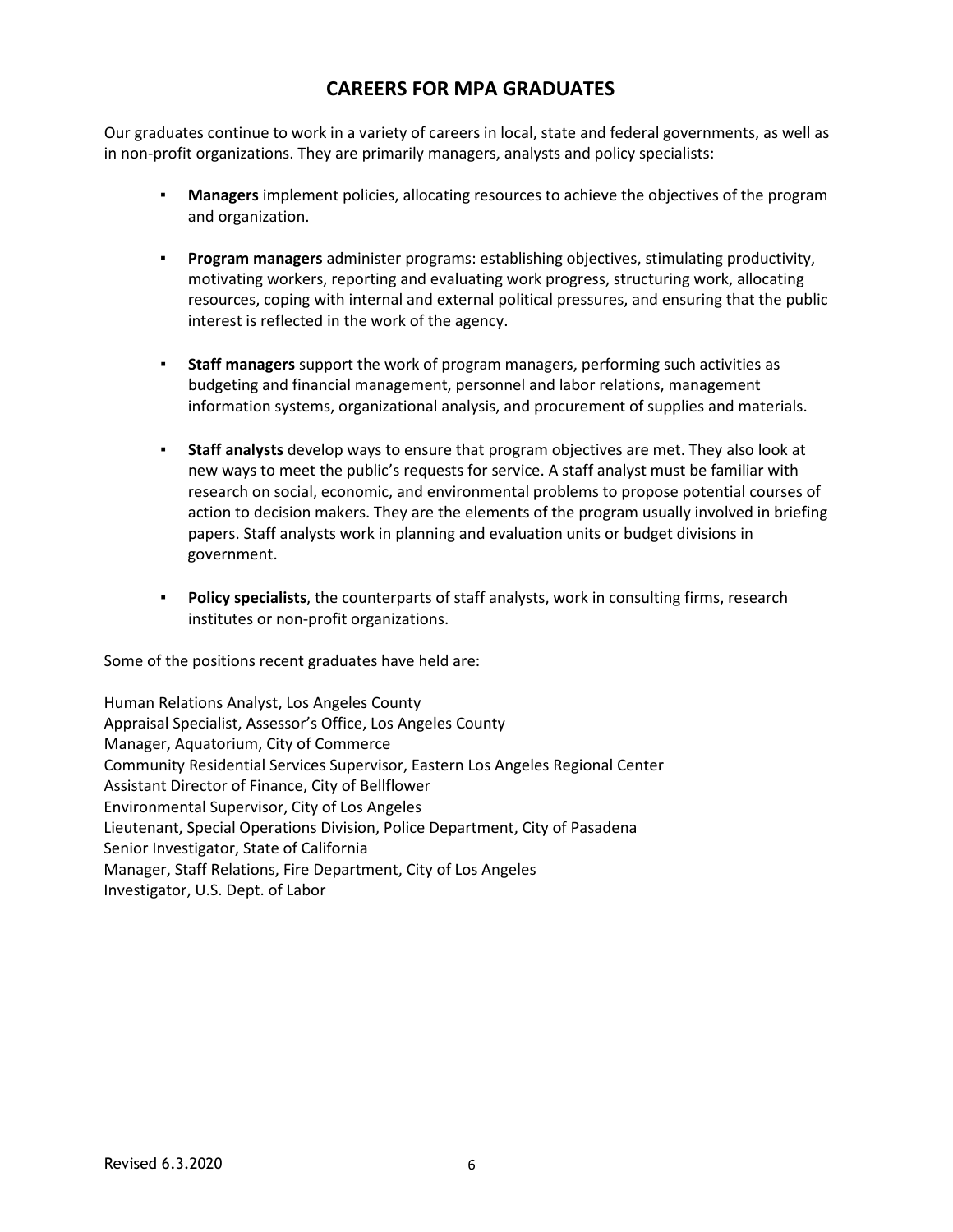# **THE MASTER OF PUBLIC ADMINISTRATION PROGRAM**

#### **Program Core**

POLS 5700 Public Administration as a Field of Practice POLS 5720 Public Sector Organization and Management POLS 5730 Public Sector Human Resource Management POLS 5740 Public Budgeting and Financial Administration

#### **Management Perspectives (Select 2)**

POLS 5750 Third Sector and Non-Profit Management POLS 5760 Intergovernmental and Intersectoral Relations POLS 5770 E-Government and Management

#### **Analytic Perspectives (Select 2)**

POLS 5800 Data Analysis for Public and Nonprofit Managers POLS 5810 Policy Analysis for Public and Nonprofit Managers POLS 5820 Program Implementation and Evaluation

#### **Program Electives**

9 Units of Graduate Electives (3 units may be taken outside of the MPA program with consent of MPA Graduate Advisor)

**Program Capstone**

POLS 5900 Capstone

**Comprehensive Examination or Thesis**

**Internship**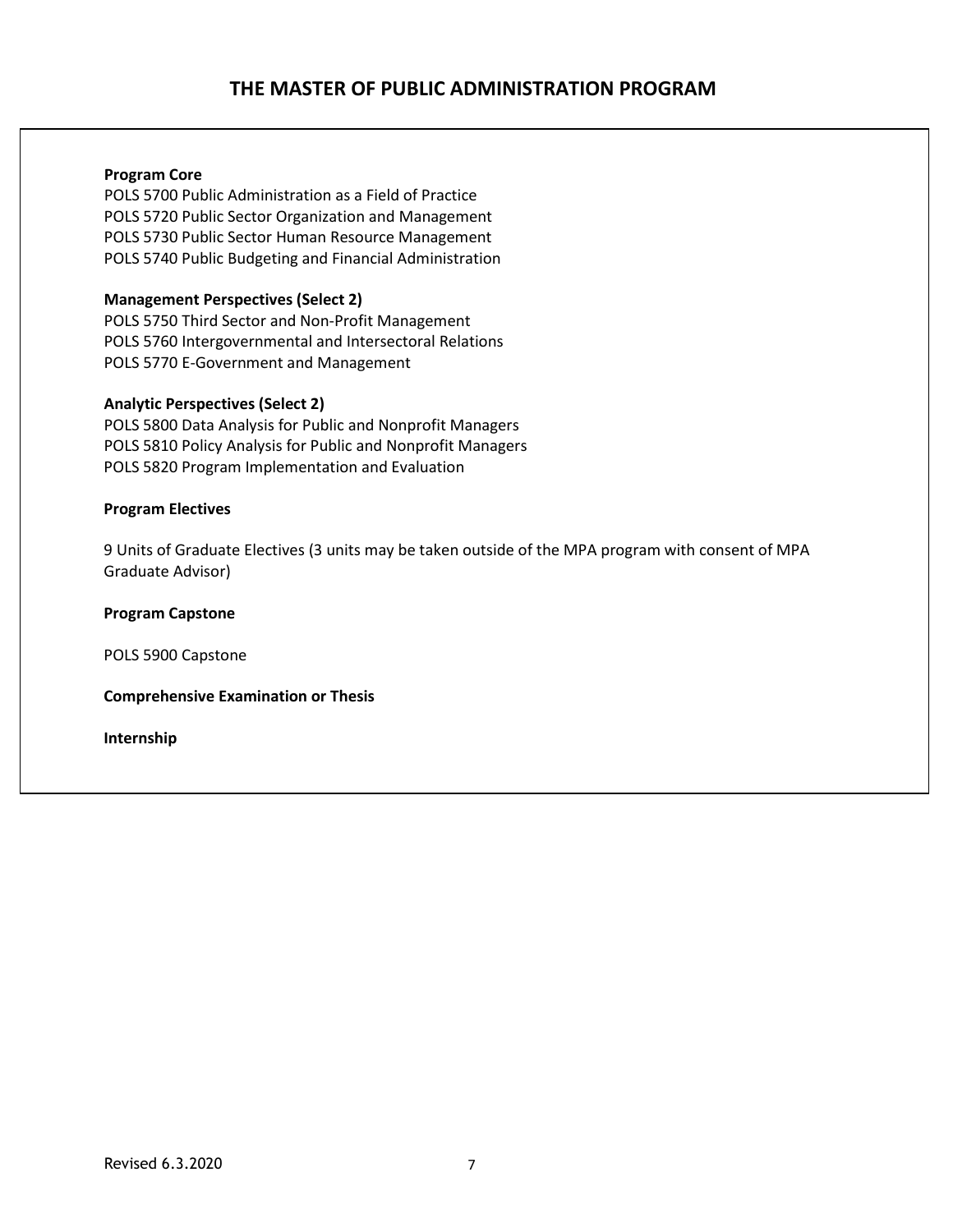## **PROGRAM DESCRIPTION\***

#### **PROGRAM CORE COURSES (3 units each): 12 Units (4 Courses)**

#### **POLS 5700 Public Administration as a Field of Practice**

This course provides an introduction to the study of public administration as a field of practice and serves as a foundation for the MPA program. Students must take this course in their first semester.

#### **POLS 5720 Public Sector Organization and Management**

Prerequisites: POLS 5700 or instructor's permission. A study of the most relevant organization and management thinkers and issues. Topics include organization structures and theories of management in the public sector, decision-making, human relations, goal setting, and leadership in government.

#### **POLS 5730 Public Sector Human Resource Management**

Prerequisites: POLS 5700 or instructor's permission. In depth study of personnel and human resource management, providing an opportunity to analyze current issues. Case studies of personnel problems; examination of varying roles of boards, commissions and other legislative bodies; and new frontiers in personnel research and personnel legislation.

#### **POLS 5740 Public Budgeting and Financial Administration**

Prerequisites: POLS 5700 or instructor's permission. Concepts and implementation of budgeting and financial administration. Topics include issues and problems in budget authorization, execution and control, including public policy implications with a special emphasis on budgeting as a management tool.

#### **MANAGEMENT PERSPECTVES (3 units each): 6 Units (Choose Any 2 Courses)**

#### **POLS 5750 Seminar: The Third Sector and Non-profit Organizations**

Prerequisites: POLS 5700 or instructor's permission. Study of the increasingly integrated relationship between government and third-sector service providers; professional management of non-profit organizations in a complex environment; completion of a grant writing project.

#### **POLS 5760 Managing Intergovernmental and Intersectoral Relations**

Prerequisites: POLS 5700 or instructor's permission. An introduction to the dynamics and patterns of vertical and horizontal intergovernmental and intersectoral relations; governmental structure; incentives for different levels of government; relationships between and among local, state and federal governments; competition/conflict; cooperation; and collaborative models of decision making. In addition, the course provides participants the opportunity to use collaborative problem-solving skills to address regional policy challenges.

#### **POLS 5770 E-Government and Management**

Prerequisites: POLS 5700 or instructor's permission. The objective is to cover electronic and mobile government issues and applications. Management issues of particular concern include information policy and public access, transparency, privacy security and computer crime.

**\***Current course descriptions can be found in Cal State LA's online course catalog at <http://ecatalog.calstatela.edu/>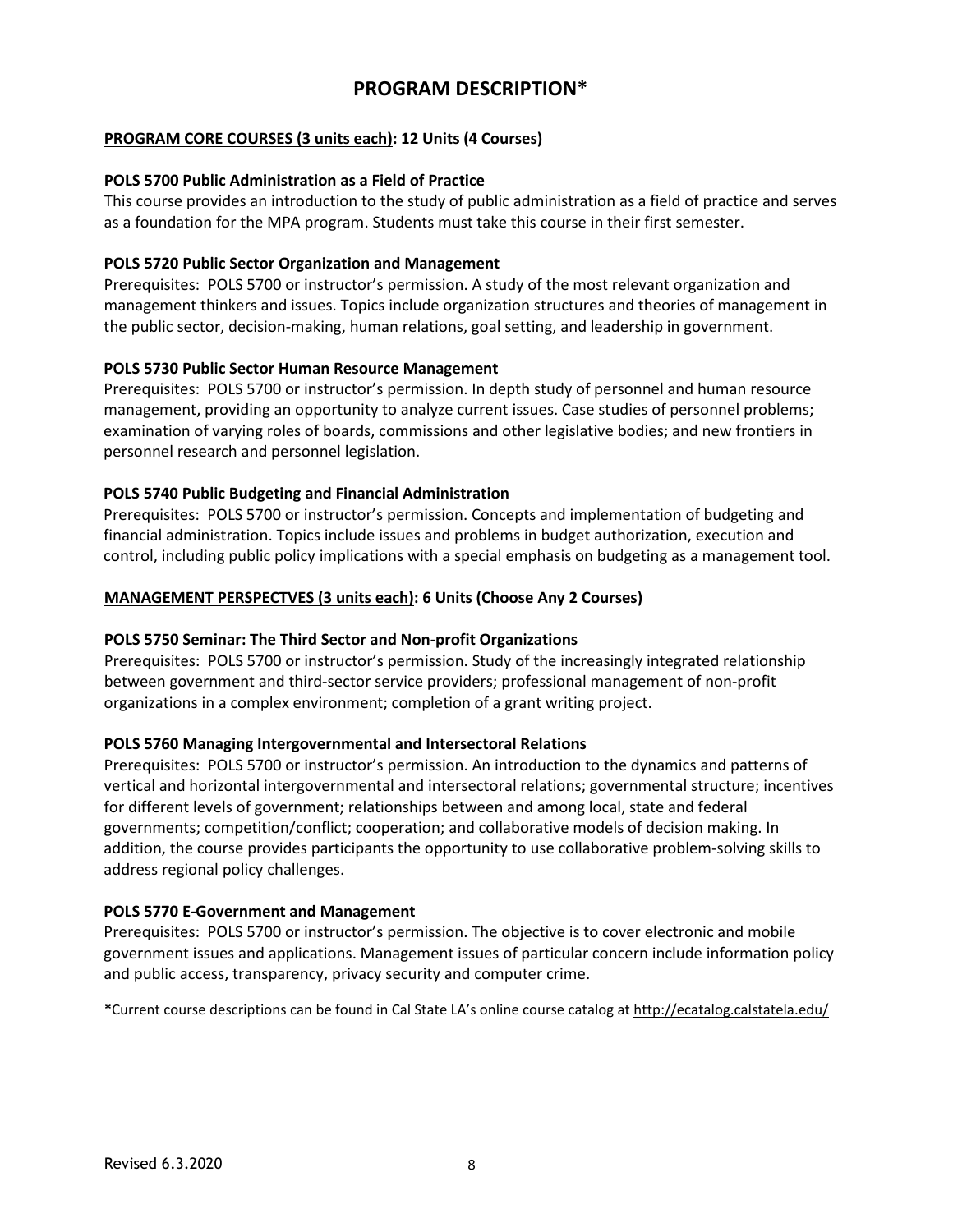#### **ANALYTIC PERSPECTIVES (3 units each): 6 Units (Choose Any 2 Courses)**

#### **POLS 5800 Data Analysis for Public and Nonprofit Managers**

Prerequisites: POLS 5700 or instructor's permission; POLS 2810 or equivalent. If you have not had a recent elementary statistics course you should take or sit-in on POLS 2810 or another similar course. In this course, you will work on the statistical and other techniques necessary to carry out research. The course covers different methods of conducting research in public and non-profit organizations, issues of measurement in social science research, review of descriptive statistics, introduction to a statistical software package, probability concepts and applications, sampling, inferential statistics and statistical significance, multivariate analysis, and communication of findings.

#### **POLS 5810 Policy Analysis for Public and Nonprofit Managers**

Prerequisites: POLS 5700 or instructor's permission. This course provides an introduction to policy analysis, providing a current assessment of how analysis is used in public and non-profit decision-making, and it provides practical experience with doing applied analysis.

### **POLS 5820 Policy and Program Implementation and Evaluation**

Prerequisites: POLS 5700 or instructor's permission. This course covers conceptual issues and basic methods for policy and program implementation and evaluation for public and non-profit administrators.

### **ELECTIVES: 9 Units (Any Combination of 1- and 3-Unit Courses)**

**These should be chosen according to your interests; MPA graduate students may take one 4000-level POLS course or one course outside of the program with the MPA Advisor's consent.**

#### **3-Unit Electives**

#### **POLS 5830 Seminar: Managing Social Policy**

Prerequisites: POLS 5700 or instructor's permission. The course examines social policy programs at the national level and in California. It explores the role of politics, media, interest groups, and industry in policy administration, and considers the tradeoffs, design and implementation of health, welfare, housing policies.

#### **POLS 5835 Arts and Cultural Administration**

Prerequisites: POLS 5700 or instructor's permission. This course examines the basic components of arts and cultural administration in government agencies and, to a lesser extent, nonprofits. Students will learn the foundation and history of arts and cultural administration, the impact of arts on society and the economy, how different types of arts and cultural facilities are managed as well as arts and cultural policies.

#### **POLS 5840 Seminar: Issues in the Metropolitan Area**

Prerequisites: POLS 5700 or instructor's permission. This seminar surveys the special problems of cities at the turn of the 21st century, focusing on the discovery of characteristics of the ideal community and their use in administration.

#### **POLS 5845 Seminar: Community Development Administration**

Prerequisites: POLS 5700 or instructor's permission. Theory and process of planned development; role of administration in formulating and implementing development goals at all political community levels; planning, strategy, obstacles, assistance, development of competent personnel and institution-building.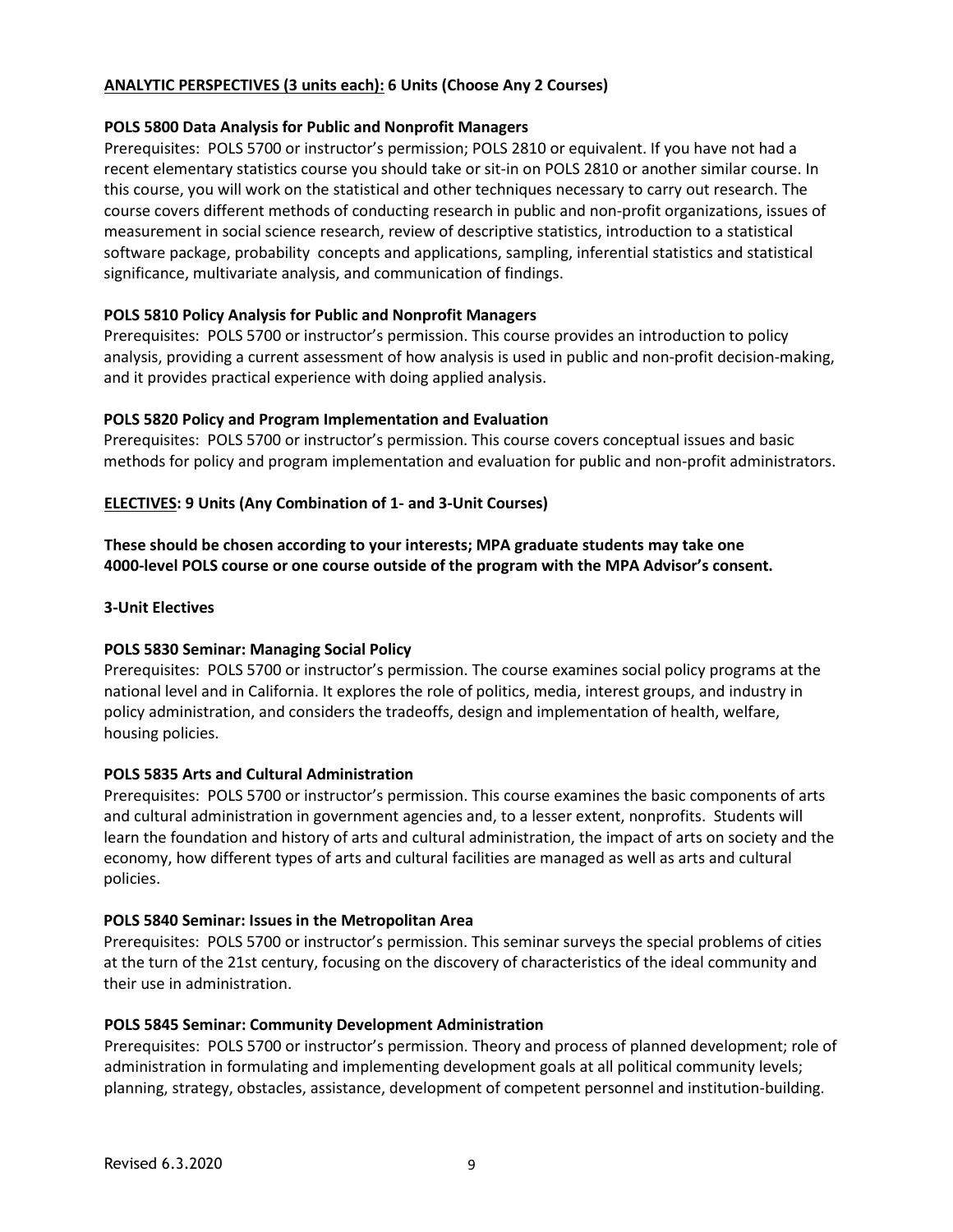#### **POLS 5850 Seminar: Regulation, the Environment and California Public Policy**

Prerequisites: POLS 5700 or instructor's permission. This seminar ties together three crucial topics that public administrators in California need to understand: regulation; environmental problems, particularly the problems of air quality, water quality and toxic waste disposal; and the study of California policy.

#### **POLS 5955 Selected Issues in Public Administration**

Prerequisites: POLS 5700 or instructor's permission. This seminar involves the presentation and discussion of selected issues and trends in administrative processes at all levels of government. It may be taken more than once for credit (to a maximum of 6 units).

#### **POLS 5980 Graduate Directed Study**

Prerequisites: POLS 5700. Instructor consent to act as sponsor. Independent study of advanced topics in the field; regular conferences with sponsor. May be repeated twice for a maximum total of 6 units. Students contemplating doing a thesis may use POLS 5980 as a course in which they complete their 20- 30 page proposal.

### **1-Unit Electives**

### **POLS 5861 Personal Leadership and Development in Administration**

Prerequisites: None. This elective course addresses elements of leadership, including change, your "style," communication, teambuilding, planning, meeting management, working with internal and external constituencies, ethics.

### **POLS 5862 Effective Communication for Public and Non-Profit Administrators**

Prerequisites: None. This elective course addresses elements of effective organizational communication, including theories of managerial effectiveness, active listening, verbal and nonverbal cues, audience awareness, presentation skills, communication barriers, email and social media, and ethics.

#### **POLS 5864 Collaborative Governance**

Prerequisites: None. This elective course addresses the changing nature of governance skills, which increasingly require intergovernmental and intersectoral cooperation to address complex public problems.

#### **POLS 5865 Negotiation and Conflict Management for Administrators**

Prerequisites: None. This elective course addresses the question, "what is the best way for people to deal with their differences?" Introduction to conflict in organizations, and methods of negotiating differences for positive outcomes.

#### **POL 5866 Public Sector Contracting Basics**

Prerequisites: None. The elective course introduces contracting in the public and nonprofit sectors; types of contracts; negotiating, writing, monitoring, revising contracts; accountability and responsibilities; ethics and integrity in procurement.

#### **POLS 5869 Managing Stress in the Public Sector**

Prerequisites: None. Examines theories of stress and stress management for effective public and nonprofit leadership.

#### **POLS 5870 Nonprofit Governance**

Prerequisites: None. This course will review the methods used to govern non-profit organizations and good governance policies for non-profit organizations. It will focus on the responsibilities and roles of non-profit organization executive board members.

Revised 6.3.2020 10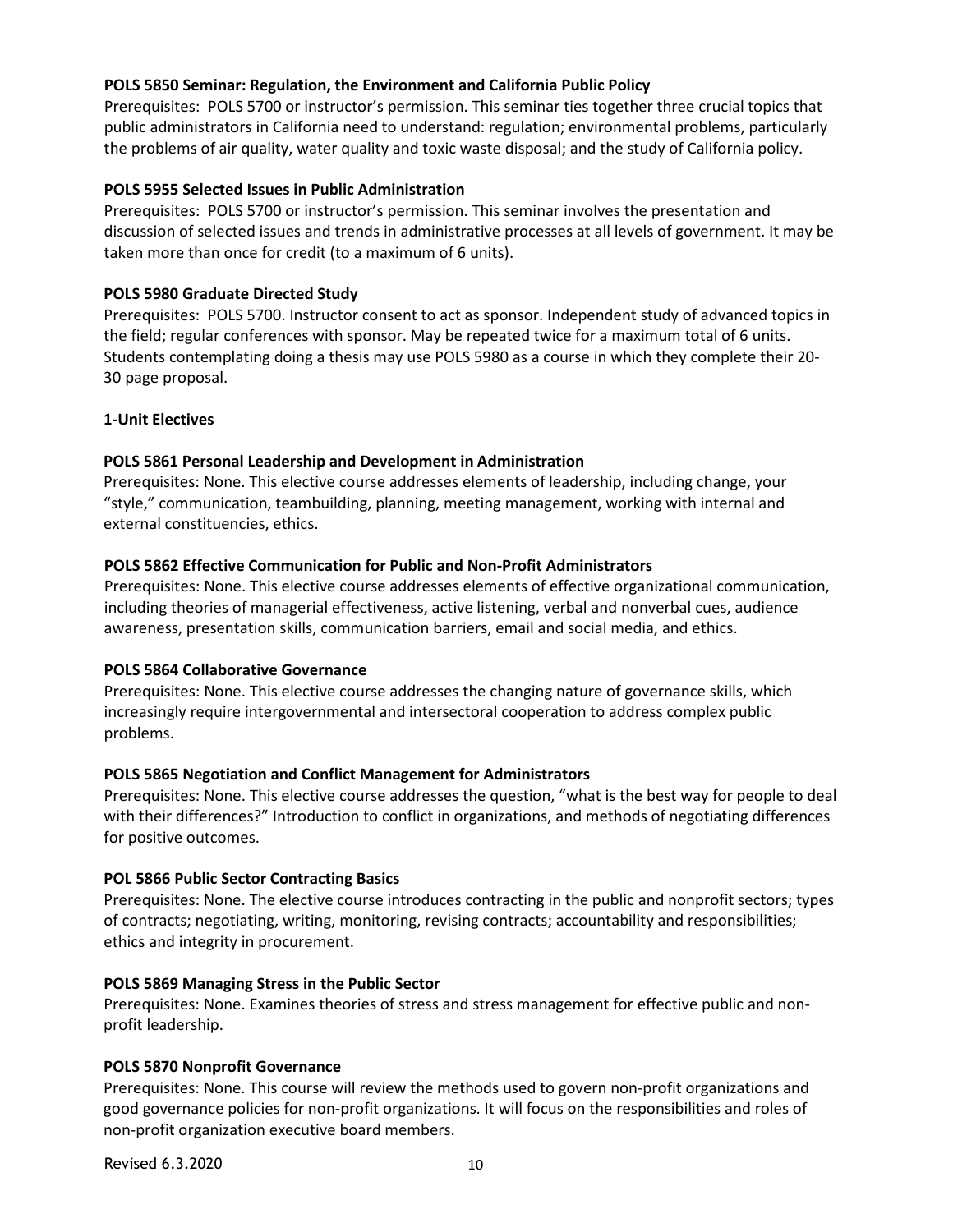#### **POLS 5871 Fundamentals of Strategic Planning for Public Sector Leaders**

Prerequisites: None. This course examines the role of strategic planning in the public and nonprofit sectors for effective leadership.

#### **POLS 5872 Program Evaluation Best Practices for Public Sector Leaders**

Prerequisites: None. This course will examine contemporary best practices of program evaluation that are used by public sector leaders. This course will review the various fundraising tactics used by public leaders.

#### **POLS 5873 Development and Fundraising for Public Sector Leaders**

Prerequisites: None. The course will examine a variety of approaches such as partnership development, grant writing, events, crowdsourcing, individual campaigns, and program sponsorship.

### **POLS 5874 Managing Organizational Change in the Public Sector**

Prerequisites: None. The course explores the practices for effectively managing change in the public and nonprofit sectors. The public and nonprofit sectors are often impacted by large-scale change such as leadership transitions, organizational restructuring, community collaborations, and internal systems changes. The course examines principles and practices of effectively leading an organization through change that include communications, culture, leadership and behavior.

#### **POLS 5875 Fundamentals of Public Sector Project Management**

Prerequisites: None. The course addresses public and non-profit project management. The course focuses on both the process of project management and the final product.

#### **POLS 5955 Selected Issues in Public Administration**

Prerequisites: None. This seminar involves the presentation and discussion of selected issues and trends in administrative processes at all levels of government. It may be taken more than once for credit (to a maximum of 6 units).

### **CAPSTONE SEMINAR: 3 units (1 Course)**

#### **POLS 5900 MPA Capstone**

Prerequisites: Advanced to candidacy and satisfactory completion of the WPE; should be taken in last semester of program. Involves synthesis and practical application of public administration knowledge and skills acquired in the program. Emphasis on critical analysis of case studies and strategic assessment of real-world organizational issues.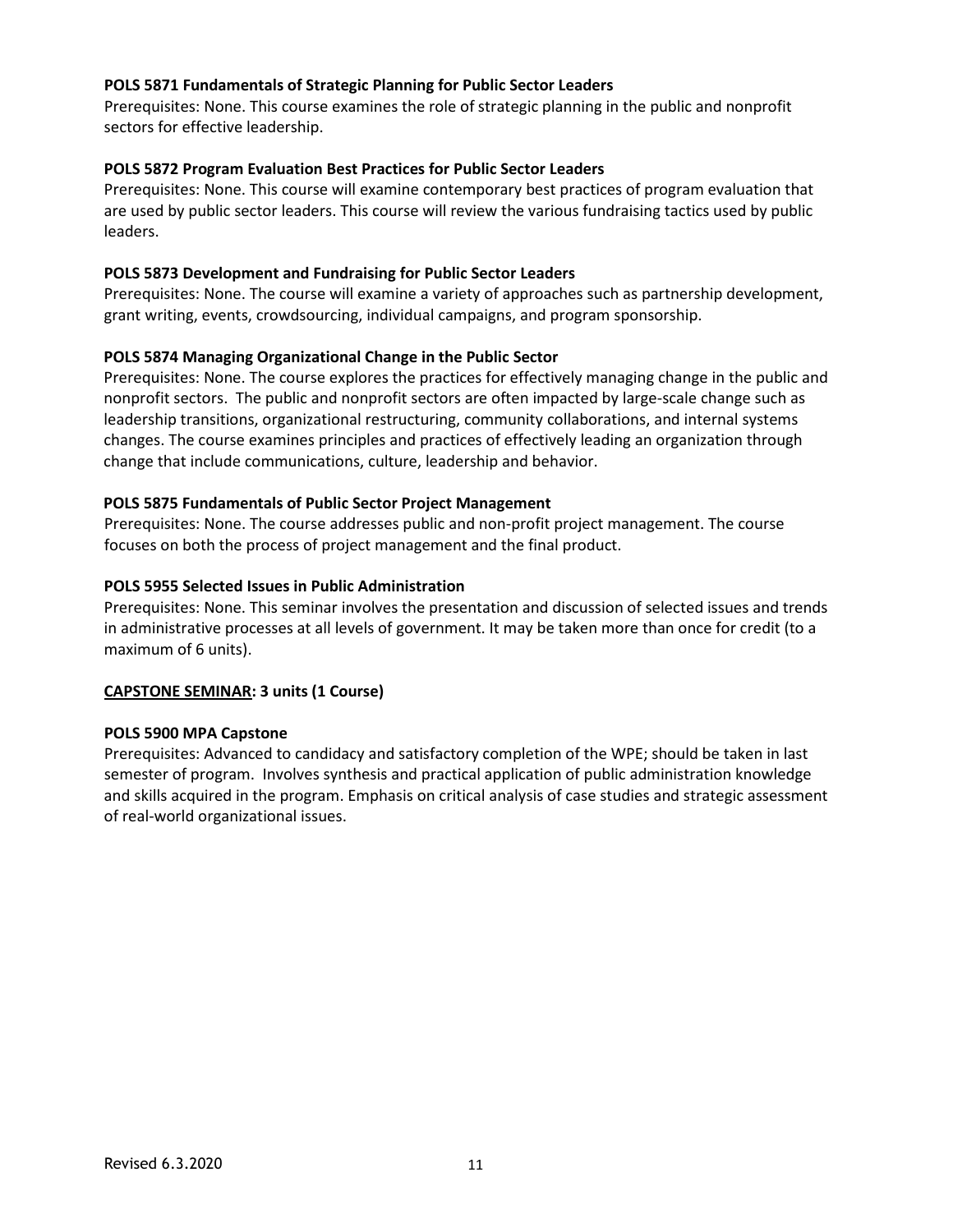#### **COMPREHENSIVE EXAMINATION OR THESIS**

The culminating experience of your degree program is writing a comprehensive examination or thesis. The majority of MPA students have chosen the comprehensive examination because it has been difficult for working professionals to devote sufficient time and commitment to a thesis. You will take the comprehensive examination (POLS 5960) in the same semester as POLS 5900 MPA Capstone, which should be taken in your last semester of the program. The thesis option remains available.

#### **INTERNSHIP**

You must complete the equivalent of a one-semester internship in a public or non-profit organization or an approved field project. You may be able to substitute appropriate professional experience for the internship. To request this waiver, you must complete the Internship Waiver Form and submit it to the MPA Advisor for consideration. There is a link on the MPA Web site to the Internship Waiver Form, and the form is distributed at the MPA New Graduate Student Orientation.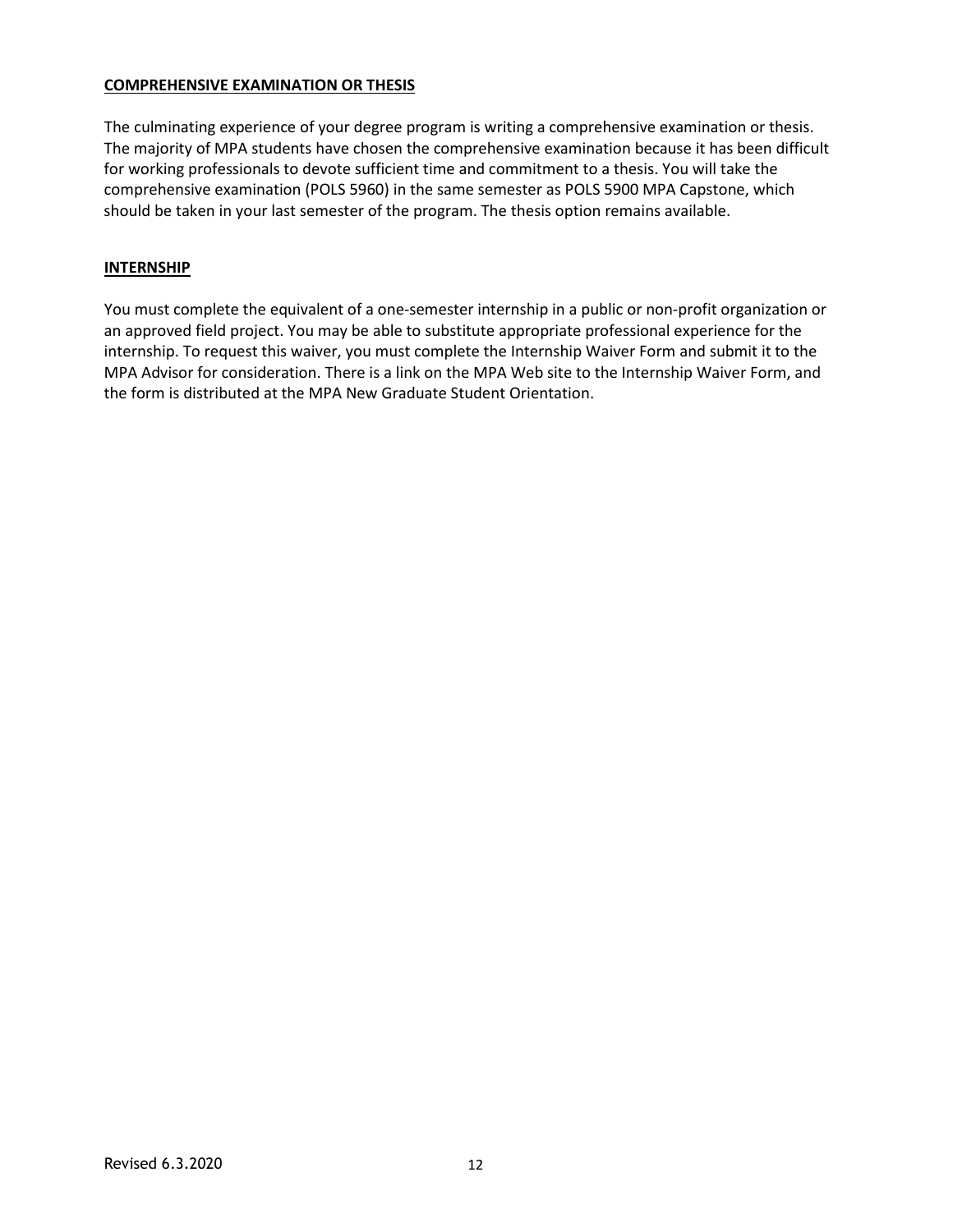# **COMPREHENSIVE EXAMINATION**

You may ONLY take the comprehensive examination in the last semester of your program, if you have:

- Maintained a minimum 3.0 average in your program
- Fulfilled the Graduate Writing Assessment Requirement
- Received Advanced Candidacy status
- Completed all outstanding incomplete grades
- Completed your internship requirement

During the registration period for your last semester in the program, you should request a permit from the MPA Graduate Advisor, and register for POLS 5960 via the GET (Golden Eagle Territory) registration system. The fee for the examination is currently \$10. No late "adds" are allowed, which means you must add the course by the third week of the semester in which you plan to take the examination.

The exam is administered in conjunction with POLS 5900 Capstone, which you also must take in your last semester. The exam will consist of an individual written case analysis that requires students to apply and demonstrate knowledge and skills learned in the program. Students will submit a signed honor pledge with the case, which will be subject to review using plagiarism detection software. The honor pledge upholds the ethical standards of the discipline of public administration and its professional association, the American Society for Public Administration, with this statement:

The Honor System in the MPA program depends upon adherence of all members of the program to high standards of academic behavior. Acts constituting a violation of the Honor Code include giving assistance in a formal academic exercise without due acknowledgement; plagiarism; the submission of the same work of academic credit more than once without permission; willful falsification of data, information or citation; and the failure to take constructive action in the event of committing or observing a violation or apparent violation.

I certify that I have neither given nor obtained assistance in this formal academic exercise without acknowledgement, that I have not plagiarized, that I am not submitting the same work for academic credit without permission, that I have not willfully falsified data, information, or citation, and that I have not failed to take constructive action in the event of committing or observing a violation or apparent violation of this Honor Code.

Each case study analysis is graded anonymously as pass or no pass by two faculty members for:

- 1. Knowledge of and ability to express theories and concepts and apply them.
- 2. Clarity in argument
- 3. Adequacy and relevance of facts, references, and data
- 4. Organization of material in a coherent, logical form
- 5. Professionalism in presentation

If you do not pass the examination, you may re-take the examination. The College of Natural and Social Sciences allows only three attempts at the comprehensive examination.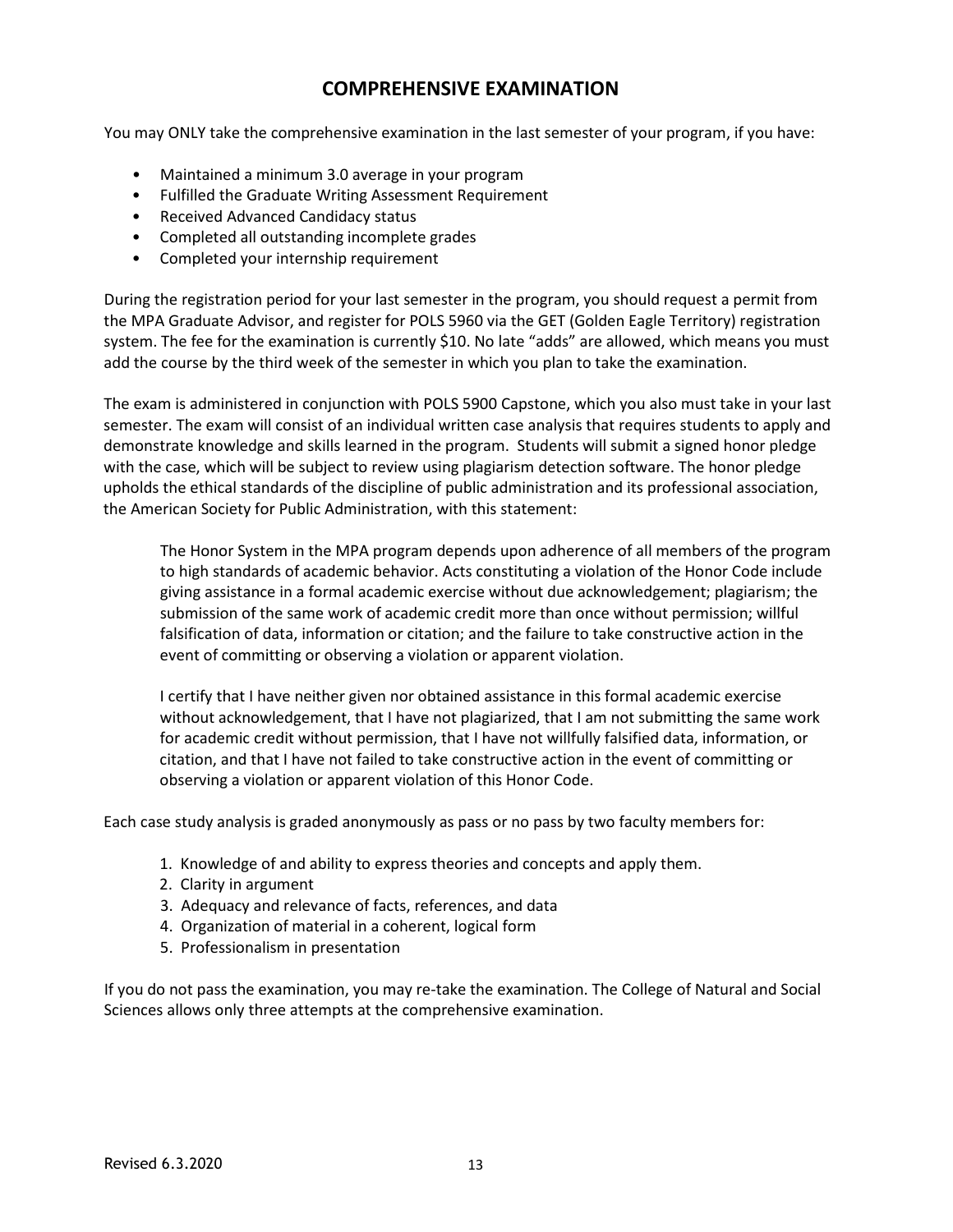# **MASTER'S THESIS**

You may write a Master's Thesis instead of taking the comprehensive examination. To do so you must have better than a 3.5 GPA in your coursework, a Public Administration faculty member willing to supervise the thesis, a proposal deemed acceptable by the faculty, and two other members of the committee acceptable to the MPA Graduate Advisor and the Political Science Department Chair. If you plan to write a thesis, you must begin planning your thesis during the first year of your MPA program. Students should take caution with a thesis. In our experience, courses often expire under the seven-year rule due to unfinished Master's theses. Sample theses are available in the Department and Library. Title 5 of California's Education Code requires that theses meet the following standard:

A thesis is the written product of a systematic study of a significant problem. It identifies the problem, states the major assumptions, explains the significance of the undertaking, sets forth the sources for and methods of gathering information, analyzes the data, and offers a conclusion or recommendations. The finished product evidences originality, critical and independent thinking, appropriate organization and format, and thorough documentation.

#### **Thesis Proposals**

A 15- to 25-page proposal is required. Each faculty member on your committee must sign off on the proposal. It should have the following sections:

1. *A statement of the problem and its significance.* What problem will the thesis investigate? How does that problem relate to current problems in the field, to the public administration/public policy literature, etc.? How significant is the problem compared with other problems that might be investigated for these kinds of governments, policies, etc.?

2. *What literature exists on this general problem area?* What has been written about the problem in the last two decades in the public administration or public policy literature? What are the two or three central themes of that literature? What are the gaps in that literature regarding your issue of focus?

3. *What hypotheses will you collect evidence on?* Most theses endeavor to collect evidence concerning some problem, either in a case study or some more systematic gathering of evidence (survey, use of existing Census or survey data, etc.). What are the two or three (or more) hypotheses for which we are collecting evidence? These should relate directly to the literature in the second part of the proposal.

4. *What data or information will be collected as evidence concerning the hypotheses?* What will be the source of the data, and what problems might be expected to arise as a result of the data collection method? What are the weaknesses of this method? The strengths? How will you compensate for the weaknesses? How original is the data?

5. *The Outcome of the Study.* Give us several paragraphs that tell us what you expect to find and why it will be significant. Be sure to explain fully what will be original about the thesis compared to other work.

Usually, the proposal can become with revision the first chapter of the thesis. A thesis is a well-written, original, piece of work that states a problem; explores how it has been treated in the literature; states one or more hypotheses; indicates the data or information that will be used to confirm/disconfirm the hypotheses; and contains one or more chapters that explain the analysis findings, and one or more chapters that draw study conclusions.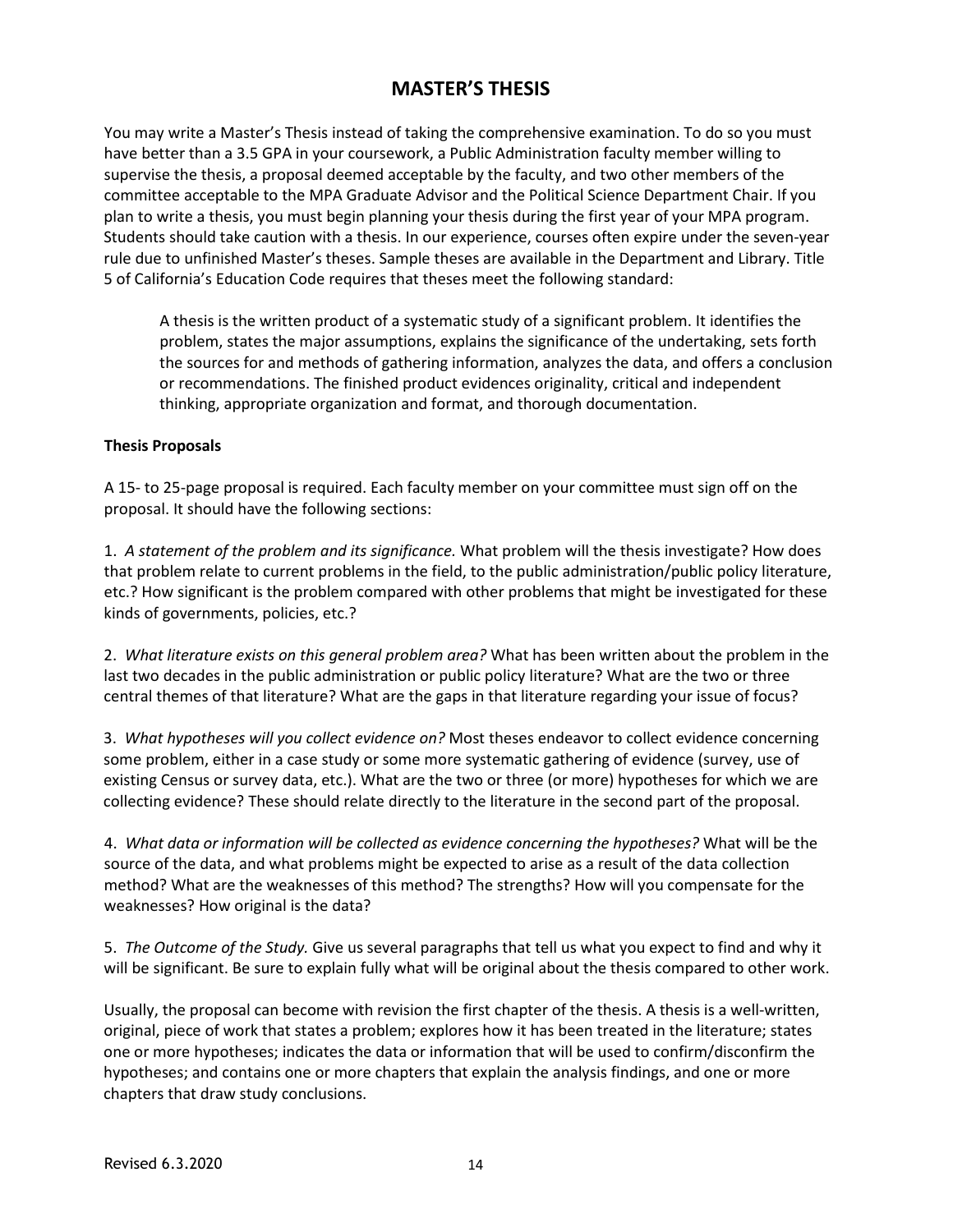# **MPA CURRICULUM MAP OF COURSES AND STUDENT LEARNING OUTCOMES**

| <b>MPA Student Learning</b><br><b>Outcomes</b> | Knowledge about PA<br>$\bullet$<br><b>Communication skills</b><br>$\bullet$<br>Respect for diversity<br>$\bullet$ | Analytical and critical<br>$\bullet$<br>thinking skills<br><b>Communication skills</b><br>$\bullet$ | Analytical and critical<br>thinking skills | Understanding of the<br>ethical basis for public<br>service | <b>Communication skills</b><br>$\bullet$<br>Respect for diversity<br>$\bullet$ |  |
|------------------------------------------------|-------------------------------------------------------------------------------------------------------------------|-----------------------------------------------------------------------------------------------------|--------------------------------------------|-------------------------------------------------------------|--------------------------------------------------------------------------------|--|
| <b>POLS 5700 Foundations</b>                   |                                                                                                                   |                                                                                                     | H                                          | I, A                                                        |                                                                                |  |
| POLS 5720 Org & Mgt                            |                                                                                                                   |                                                                                                     | I, P                                       | ı                                                           | P                                                                              |  |
| POLS 5730 HRM                                  | P                                                                                                                 |                                                                                                     | P                                          | P                                                           |                                                                                |  |
| POLS 5740 Budgeting                            | P                                                                                                                 |                                                                                                     | P                                          | P                                                           | P                                                                              |  |
| <b>MANAGEMENT</b><br><b>PERSPECTIVES</b>       |                                                                                                                   |                                                                                                     |                                            |                                                             |                                                                                |  |
| POLS 5670 Non-Profit Mgt                       | P                                                                                                                 | P                                                                                                   | P                                          | P                                                           | P                                                                              |  |
| POLS 5760 IG Relations                         | P                                                                                                                 | P                                                                                                   |                                            | P                                                           | P                                                                              |  |
| POLS 5770 E-Governance                         | P                                                                                                                 | P                                                                                                   |                                            |                                                             | P                                                                              |  |
| <b>ANALYTIC PERSPECTIVES</b>                   |                                                                                                                   |                                                                                                     |                                            |                                                             |                                                                                |  |
| POLS 5800 Data Analysis                        |                                                                                                                   | P                                                                                                   | P                                          |                                                             | P                                                                              |  |
| POLS 5810 Policy Analysis                      |                                                                                                                   | P                                                                                                   | P                                          |                                                             | P                                                                              |  |
| POLS 5820 Program Eval.                        |                                                                                                                   | P                                                                                                   | P                                          |                                                             | P                                                                              |  |
| <b>CULMINATING EXPERIENCE</b>                  |                                                                                                                   |                                                                                                     |                                            |                                                             |                                                                                |  |
| POLS 5900 Capstone                             | P                                                                                                                 | P                                                                                                   | P                                          | P                                                           | P                                                                              |  |
| POLS 5960 Comp Exam                            |                                                                                                                   | A                                                                                                   | Α                                          | Α                                                           | Α                                                                              |  |
| $I = INTRO$ , $P = PRACTICE$ , $A = ASSESS$    |                                                                                                                   |                                                                                                     |                                            |                                                             |                                                                                |  |

and the control of the control of the control of the control of the control of the control of the control of the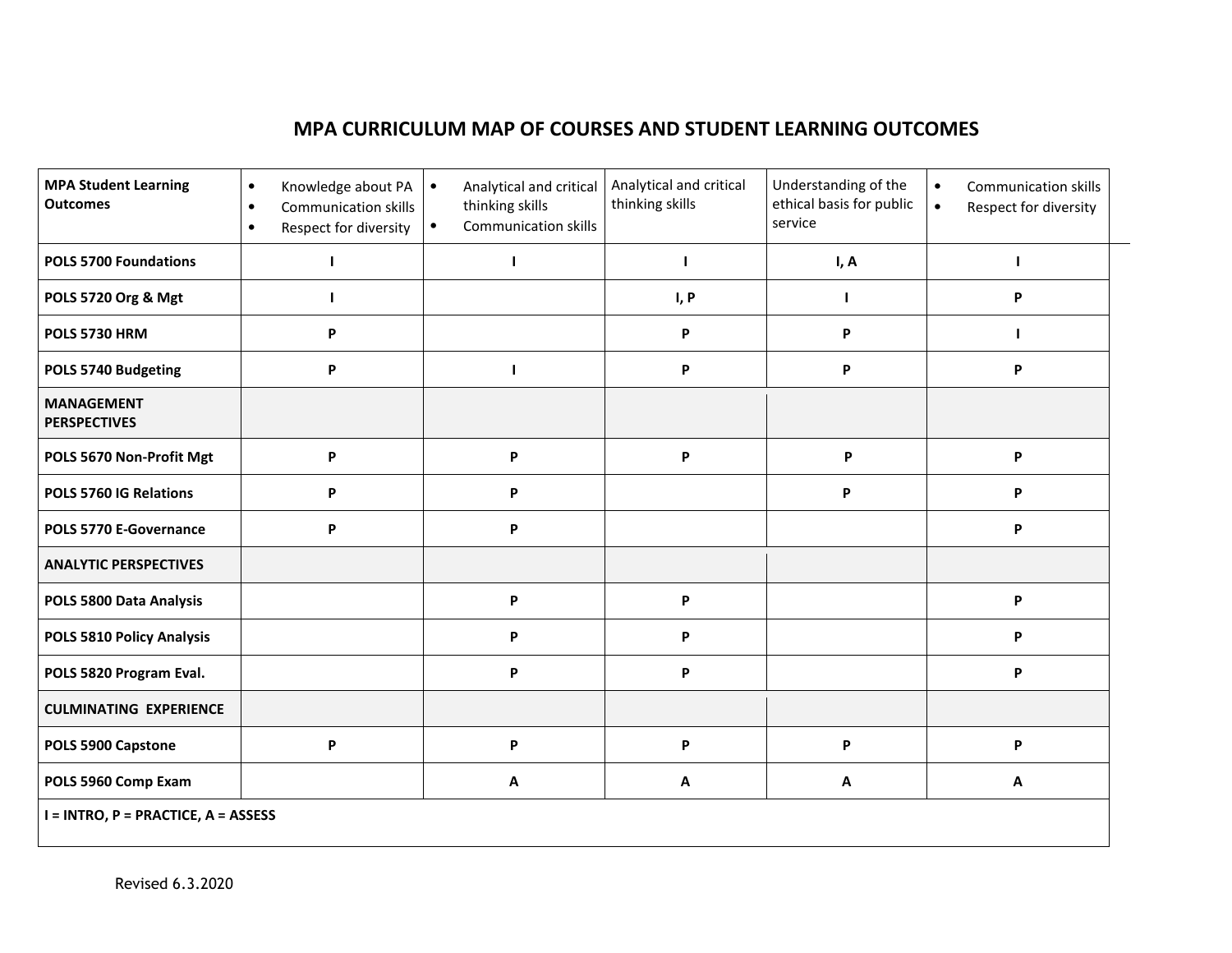# **STUDYING FOR THE MPA DEGREE**

Once you have been accepted into the MPA program, your job is to work your way through the courses, culminating either with the comprehensive examination or thesis. The MPA Graduate Advisor, public administration faculty and the Graduate Coordinator in the Department office will assist you as much as we can. But remember – it is your responsibility to ensure that you fulfill all the degree requirements, keep track of the courses you complete, and maintain good standing in the program. If you have any questions or find difficulties in completing your program, you should immediately talk with the MPA Graduate Advisor. The following notes are to help guide you and familiarize you with the most important regulations. For further details, you should consult the University Catalog.

### **General Obligations and Honor Code**

Our program is conducted in the spirit of adult education, which assumes that every individual student bears responsibility for ethical conduct. Your admission into the MPA program assumes as a minimum acceptance of the following Honor Code:

The Honor System in the MPA program depends upon adherence of all members of the program to high standards of academic behavior. Acts constituting a violation of the Honor Code include giving or obtaining assistance in a formal academic exercise without due acknowledgement; plagiarism, the submission of the same work for academic credit more than once without permission; willful falsification of data, information or citation; and the failure to take constructive action in the event of committing or observing a violation or apparent violation.

You additionally are expected to exercise courtesy to faculty, staff and fellow students; respect the facilities and amenities of the University; and observe common rules regarding classroom behavior, punctuality and timely fulfillment of assignments. Students who contribute actively to classroom discussions, interact with their colleagues, and avail themselves of the multiple opportunities for education offered through their courses and University activities generally gain a good deal more from their degree programs than those who see the degree simply as something to be gotten through as quickly and with as little effort as possible.

#### **Your Program Plan**

As an MPA student, you have the responsibility of keeping track of your program progress with the support of the MPA Graduate Advisor. You can access the program requirements and your progress through the University's online GET system.

New students should meet with the MPA Graduate Advisor during their first semester to discuss your program of study, career aspirations, and possible elective courses that might align with career goals and interests. Students also should regularly check in with the MPA Graduate Advisor regarding their program progress. Any questions about the program or curriculum should be directed toward the MPA Graduate Advisor as opposed to other students to ensure accurate advising.

Your program consists of a minimum of 36 semester units plus a comprehensive examination or thesis. You must complete your approved program with a grade point average of 3.0 ("B" average) or higher. Courses with grades below a C must be repeated.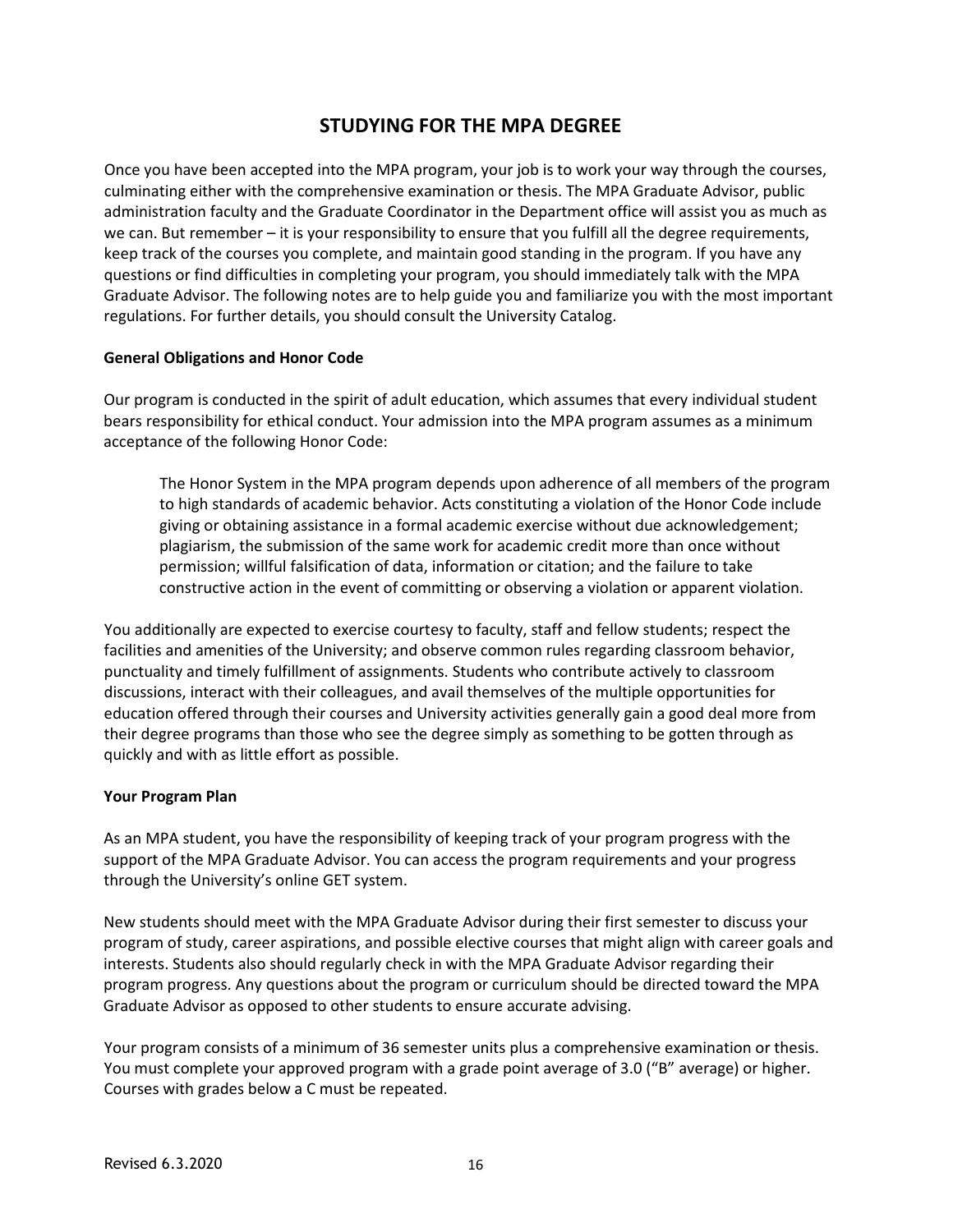Remember: You are responsible for ensuring that you fulfill the requirements of your program plan. You can verify your progress with your program plan and course grades through GET. You are welcome to take additional courses; however, only those approved and officially substituted by the MPA Graduate Advisor may be counted toward your program. If changes or substitutions are approved for your program, you should follow-up with the MPA Graduate Advisor to process course substitutions.

#### **Advancement to Candidacy**

All graduate students must be advanced to candidacy to enroll for the comprehensive examination or for thesis units. To advance to candidacy, the following conditions must be met:

- Completion of 12 semester units of 5000-level courses with a cumulative minimum GPA of 3.0
- Fulfillment of the Graduation Writing Assessment Requirement

To request advanced candidacy standing, students should complete and submit the Advancement to Candidacy form to the MPA Graduate Advisor before registering for their last semester of coursework, which will include the POLS 5900 Capstone and POLS 5960 Comprehensive Exam. The form can be found on the MPA Web site or in the Department of Political Science Office. The MPA Graduate Advisor will submit the request for advancement to candidacy if the above conditions have been met. Please note that once they have been advanced to candidacy, students must maintain continuous enrollment.

### **Advising**

At the beginning of your studies, you should meet with the MPA Graduate Advisor to discuss your program plan. Although the program is fairly straight forward, you should periodically check with the MPA Graduate Advisor to see that you are on the right track. If you want to change your program, substitute a course or add a course not on your program, you should see the MPA Graduate Advisor to gain approval and ensure an official change is made.

Other MPA faculty also are available for academic and career advisement, although questions about program policies or your program progress should be directed toward the MPA Graduate Advisor. MPA faculty office hours are posted on the Political Science Web site, outside the Department office and on course syllabi. You may sign up for an appointment in person with the faculty member, or by contacting the faculty member via telephone or e-mail. Please note that there are no faculty office hours between semesters, during final examination weeks or during the summer semester if faculty are off-duty.

Remember: It is solely your responsibility to plan your program so that you complete your degree efficiently and comfortably. You should make sure that you consult the MPA Graduate Advisor regularly to ensure you are meeting all requirements.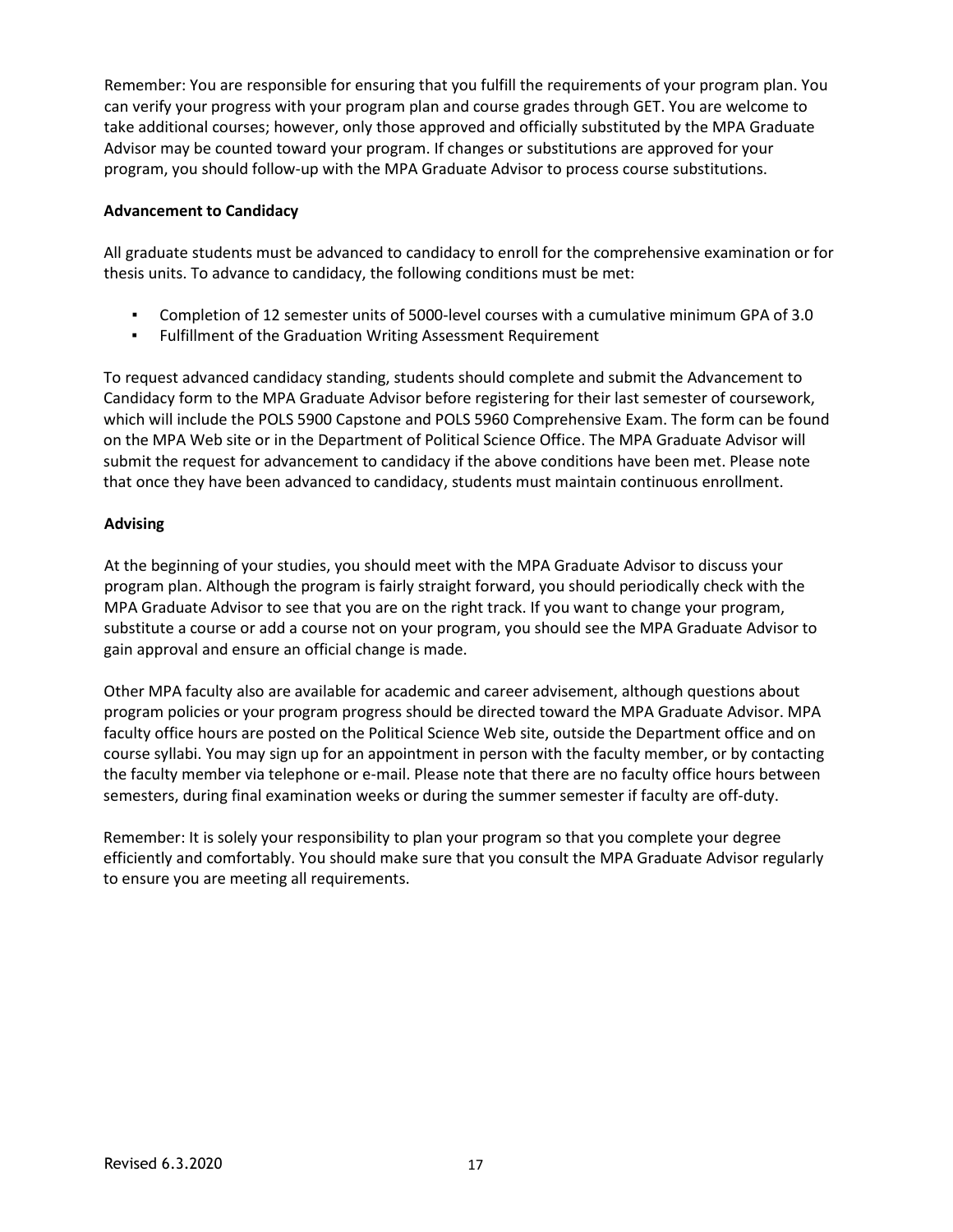### **Graduation Writing Assessment Requirement (GWAR)**

All CSU students must demonstrate competence in writing as a requirement for all advanced degrees and credentials. Graduate students are considered to meet the GWAR if they:

- Earned a bachelor's degree or higher from an accredited college or university where English is the primary medium of instruction; or
- If they have attained a score of 41 or better on the writing portion of the California Basic Education Test (CBEST) or a score of 4 on the analytic writing portion of the GRE GMAT.

Graduate students must satisfy this requirement before completing 12 semester units. To satisfy this requirement, graduate students also may take the university writing proficiency exam once (UNIV 4000). Students who do not pass the exam are required to pass the designated GWAR course (UNIV 4010). Students who do not satisfy the GWAR requirement within their first 12 units may be subject to a registration hold. Students must satisfy the GWAR to be Advanced to Candidacy.

### **Internships**

The MPA program requires an internship. You must complete the equivalent of a one semester internship in public administration, a non-profit organization or an approved field project. Appropriate professional experience may be substituted for an internship. Most students can use their professional experience to fulfill this requirement. To qualify, experience must be professional and/or administrative in nature as opposed to a clerical-level position. You can request an internship waiver by completing the MPA Internship Waiver Form and submitting it to the MPA Graduate Advisor for consideration.

### **Registration for Courses**

Your registration dates and deadlines are indicated in your personal GET Account (NOTE: The University requires that you pay the registration fees prior to registering). Two MPA courses require permission to register: POLS 5700 (all newly admitted MPA grad students are given a permit and must register for this course in the first semester of attendance) and POLS 5960, the exit exam. If you register for the Capstone Course (POLS 5900) prior to your last semester, you will be dropped from that course during the preregistration period. Most MPA students take 6 to 8 units per semester. A full-time course load for graduate students is 8 units, and you should not register for more than three 3-unit, 5000-level courses.

#### **Incomplete Grades**

Students who do not complete the work for a particular course due to extenuating circumstances may be granted an "incomplete" grade with the instructor's permission. An incomplete grade cannot be granted when it is necessary for the student to attend a major portion of the class when it is next offered. Students have up to but no longer than ONE calendar year to make up the incomplete regardless of breaks in attendance, a leave of absence, etc. The official policy states that the single year may be extended prior to the expiration of the one year period by the College Graduate Dean, "for contingencies such as, but not limited to, military service and health problems or an incapacitating nature verified by a physician's statement." Incomplete grades that are not made up become graded IC (Incomplete Charged) and are factored into the overall GPA as a grade of "F."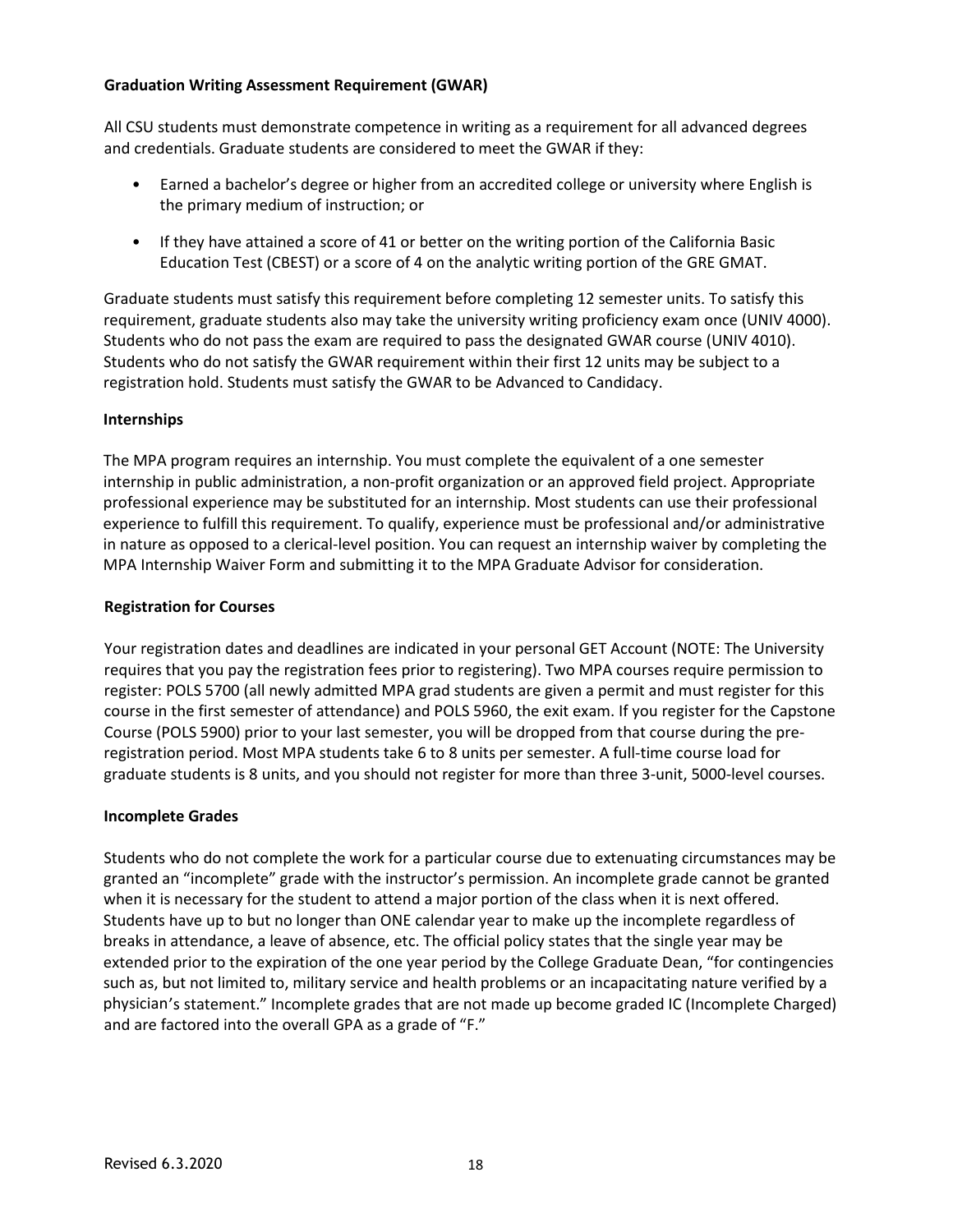#### **Seven-Year Rule**

You have seven years to finish your degree once you start taking 5000-level courses on your program. Courses at CSULA expire seven years after they are taken, and they must be re-taken for them to count toward your degree. The College allows three courses to be petitioned for renewal, but students may only petition for revalidation one time. Needless to say, re-taking courses involves considerable inconvenience and cost, and the whole procedure has to be agreed upon by the College Graduate Studies Sub-Committee, which in the past has required an explanation in person as to why you did not complete the coursework within the normal timeframe.

Speaking practically, the "seven-year rule" means that the University's expectation is that you will work steadily on your program once you commence. An extended leave of absence for whatever reason may involve re-taking courses because of their expiration or may result in your not being able to complete the requirements for a Master's degree.

#### **Continuous Enrollment and Leaves of Absence**

Students maintain their continuing student status for registration purposes by attending at least one of the two semesters immediately preceding the semester in which they plan to enroll (excluding the summer term). Absence for more than one of any two consecutive semesters without an approved leave of absence will cancel continuing registration eligibility.

If you intend to interrupt attendance for more than one semester, you must file an application for Academic Leave, which can be granted for up to two semesters with the possibility of renewal for one additional year. Granting Academic Leave is routine, but if you do not file for a Leave of Absence, you will need to reapply for admission. If you are readmitted, you will be subject to the catalog requirements in force (including any new requirements) when you return to your studies. Graduate students who have advanced to candidacy must maintain continuous enrollment.

#### **Adding Courses After the Semester Has Begun**

The last day to add a course with the instructor's consent is the same day of the third week as the day the class began if the course is not fully enrolled; however, adding a course after the first week is NOT recommended unless there are special circumstances because graduate courses meet only once per week and cover extensive material each week.

#### **Dropping Courses After the Semester Has Begun**

The policy on dropping or withdrawing from courses is one of the areas where CSULA is very different from other universities and causes more problems for students than most other areas of policy.

First, you get a free drop during the registration period BEFORE the semester begins or during the first six (6) days of the semester. This means one week ONLY. No signatures are required. You can drop a course via the GET registration system.

After the first week, you can withdraw from a course with the instructor and Department Chair's signatures, and you will receive a "W" on your grade report. Current policy allows you to accumulate a maximum of 18 units of "W" grades. After 18 units of "W" grades, you will not be permitted to withdraw from a course once the semester has started.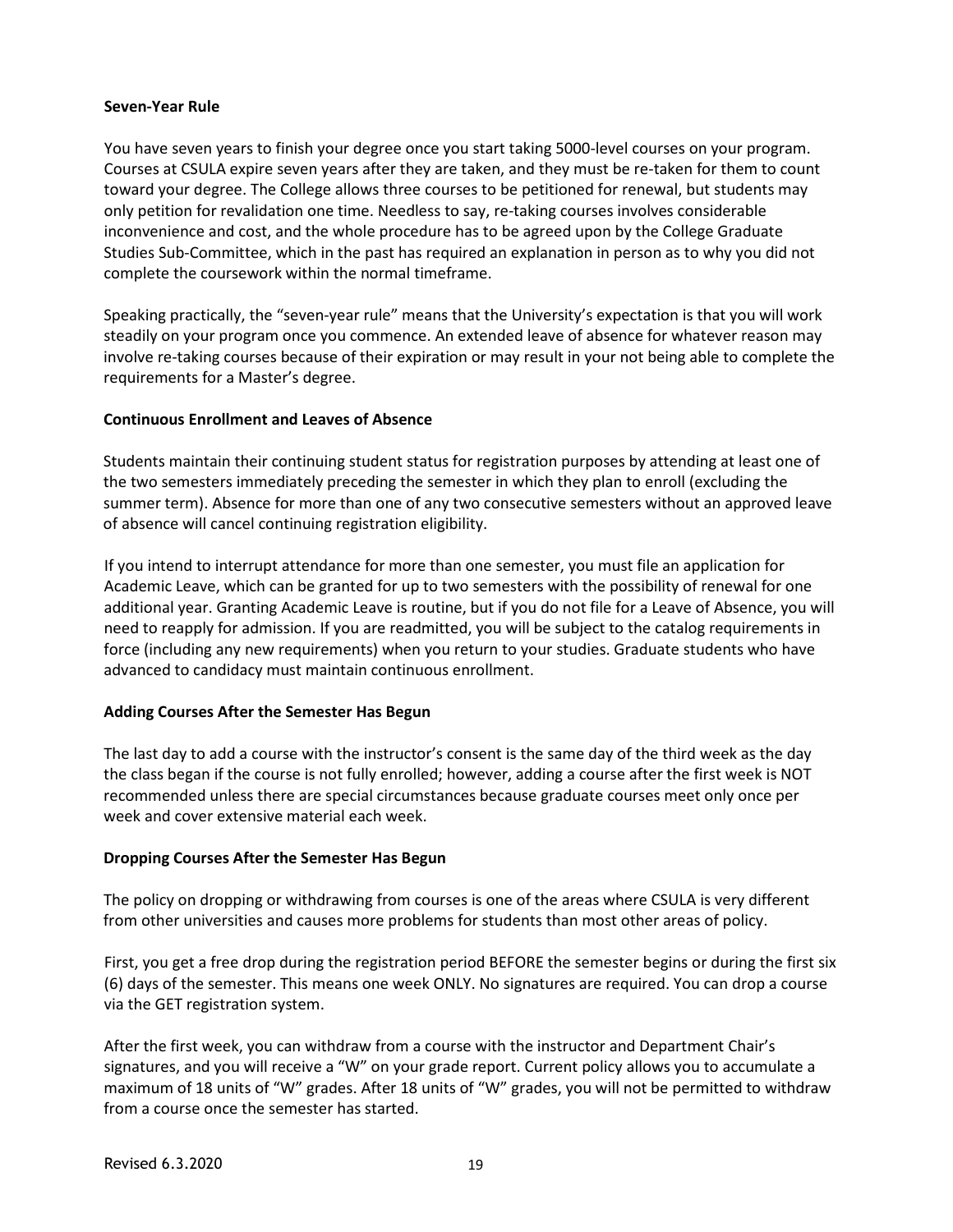After the 11th week, you only can withdraw for "extremely serious and compelling reasons," which usually turn out to be serious and extreme cases of medical problems or changes in work hours. You will need the instructor, Department Chair and Dean's signatures, and you will have to provide outside, written verification of the reasons for the drop. This process typically requires that you drop all enrolled courses and not just one course.

Collecting signatures during the 12th to 15th weeks in the semester is difficult, so do not wait until Thursday or Friday and expect that the faculty, Chair and Dean will be available to sign your form. Start early.

Be very careful of these rules! If you do not withdraw properly or wait too long, you will receive a WU for the courses, which stands for "withdrawal unauthorized" and counts on your GPA as a grade of "F."

### **Your GPA**

Graduate students must have a cumulative GPA of 3.0 or above in the course work on their master's degree program and in all courses completed after admission to the program. Anything less is unacceptable, and a student in this position initially is placed on academic probation and then disqualified from further classes if their GPA is not raised to 3.0 within 12 units or two semesters in residence, whichever is later. Courses for graduate students also cannot be renewed (retaken where the lower grade is replaced with a higher grade).

There is a big difference between graduate students and undergraduates in this respect; if your GPA is below 3.0, you only can take the courses on your program and two additional courses not on your program to raise it. You cannot take an unlimited number of courses to raise your GPA. We are limited by University rules. Obviously, it is better never to arrive at this situation than to have to get out of it.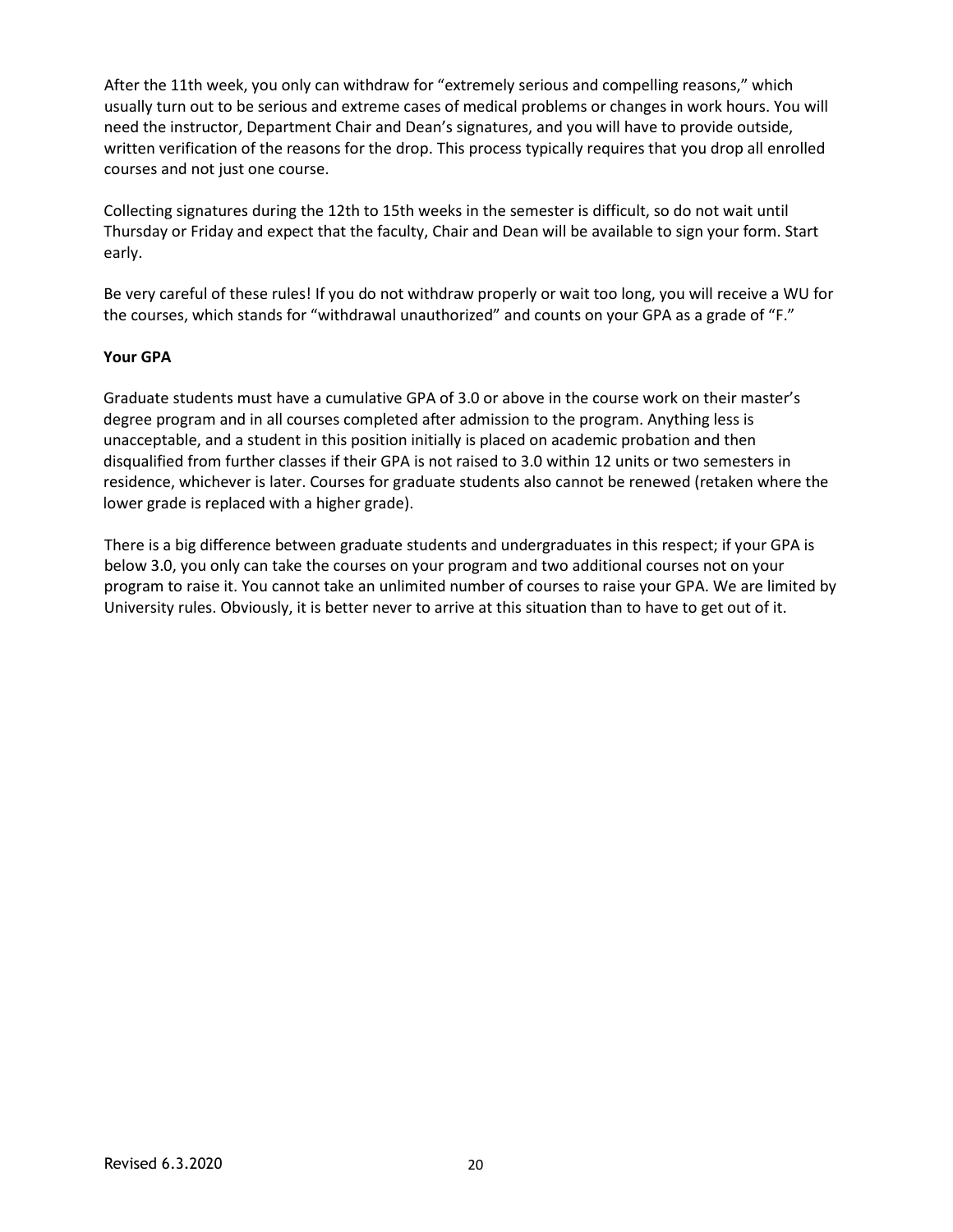# **APPLICATION FOR GRADUATION**

#### **University Procedure**

The University processes applications for graduation three times a year (Fall, Spring and Summer). The University commencement ceremony is held only once in the Spring Semester. Students who wish to have their name printed in the booklet for the Spring ceremony must file by the previous Fall or the Spring and Summer semesters of the current year. For example, May 2020 graduation candidates would include those who filed for the Fall 2019, Spring 2020 and Summer 2020 graduation.

It is solely the student's responsibility to file for graduation during the filing periods that are noted on the Graduation Office Web site at [http://www.calstatela.edu/graduation.](http://www.calstatela.edu/graduation) The University's Graduation Information and Graduation Application, which must be signed by the MPA Graduate Advisor, can be found on the Graduation Office Web site.

Completion of the MPA degree is fulfilled by the successful passage of the comprehensive exam or completion of a thesis. MPA candidates must file for the appropriate semester that they anticipate they will attempt the comprehensive examination.

Note: If you do not pass the exam, you are allowed to repeat it the next time the exam is given. If you do not graduate during the term that you declared on your graduation application, you must file a Request to Change Graduation Term form and pay a late filing fee. More information can be found at the Graduation Office Web site.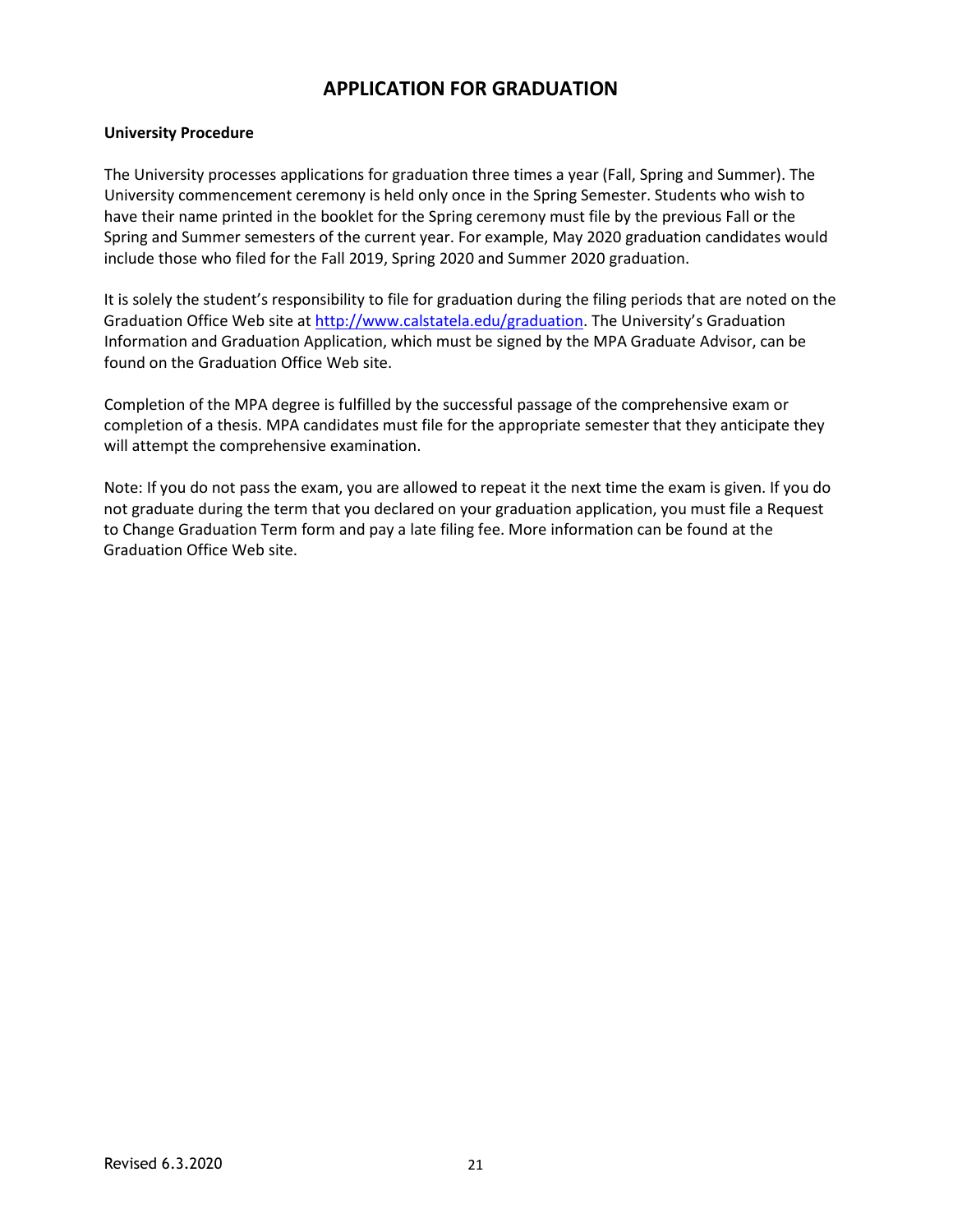# **SUMMARY CHECKLIST**

Once you have received your letter admitting you to both the University and the MPA program, you may begin working toward your degree. This checklist summarizes the process outlined in the Handbook.

1. Attend the MPA New Student Orientation and follow up after the semester begins by making an appointment with the MPA Graduate Advisor to discuss your program plan.

2. Fulfill the Graduate Writing Assessment Requirement within two semesters of starting courses.

3. Discuss with the MPA Graduate Advisor whether you need an internship, or whether it will be waived due to your professional experience. Complete and submit the Internship Waiver Form to the Graduate Coordinator in the Political Science Department. If you need an internship, start planning now.

4. Begin your program with the required introductory course POLS 5700 in the first semester admitted.

5. Continue with your core and elective courses. Consult the planning schedule distributed by the MPA program to see when courses will be offered (this schedule is tentative but efforts will be made to adhere to it).

6. Plan to register early to get the courses you wish to take. Registering for 8 units of 5000-level courses per semester constitutes a full-time course load, although most students will take 6 units (two 3-unit courses) of 5000-level courses due to work and personal commitments. Taking more than three 3-unit courses is not recommended.

7. Maintain a B average (3.0) on your 36-unit program. If you drop below a B, you will be placed on academic probation. If you cannot get up to a B average with the courses left on your program, we can add only two courses to the program to make up for the deficiency.

8. Think about how the MPA courses fit together for you, and look ahead to the comprehensive exit examination. Prepare yourself to complete it successfully by completing course readings, taking notes, and keeping and organizing all of your course materials.

9. Submit the Advancement to Candidacy form to the MPA Graduate Advisor to receive Advanced Candidacy standing when registering for your classes for your last semester.

10. In your last semester, take the POLS 5900 Capstone and register for the POLS 5960 comprehensive examination. You need to request a permit from the MPA Graduate Advisor to register for POLS 5900 and POLS 5960. Enrolling in POLS 5960 requires a nominal processing fee but no tuition.

11. Apply for graduation for the semester in which you take the comprehensive examinations – plan ahead. The application filing periods, which typically are one semester in advance of the graduating semester, are published here: [http://www.calstatela.edu/graduation.](http://www.calstatela.edu/graduation) It is the student's responsibility to file by the listed deadline. Please contact the MPA Graduate Advisor with any questions.

12. If you wish to write a thesis, consult with a faculty advisor during the first year of your program, and be aware that an acceptable thesis usually takes at least a year and usually more to complete.

13. Become familiar with the University Catalog sections on the Department and on graduate studies for the year when you began study. Access the catalog here: [http://ecatalog.calstatela.edu/index.php.](http://ecatalog.calstatela.edu/index.php)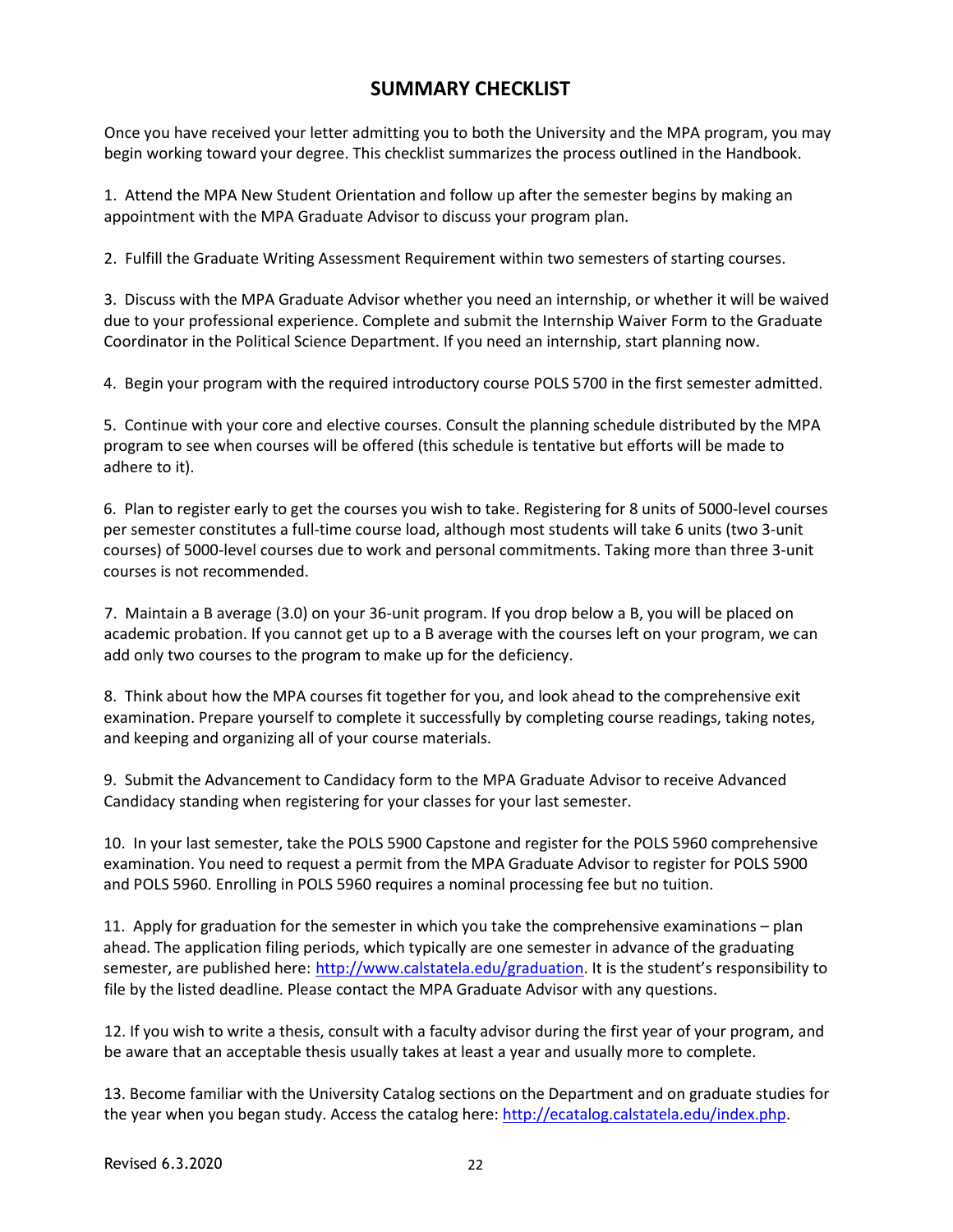# **PUBLIC ADMINISTRATION FACULTY NUCLEUS**

Jessica DeShazo, Ph.D. (Northern Arizona University, 2014). Associate Professor. Public Administration and Public Policy, Public Budgeting, Environmental Policy and Administration.

Xian Gao, Ph.D. (University of Nebraska, 2020). Assistant Professor. Digital Government, Collaborative Governance, Smart City, Social Media, Public Policy.

Chongmyoung Lee, Ph.D. (North Carolina State University, 2014). Assistant Professor. Public and Non-Profit Management, Performance Measurement and Management, Research Methods and Quantitative Analysis, Microeconomics and Public Finance, Organizational Studies.

Marla Parker, Ph.D. (University of Illinois at Chicago, 2014). Assistant Professor. Public Management, Public Values, Science and Technology Policy and Higher Education, Diversity and Cultural Competency.

Ellen Shiau, Ph.D. (University of Southern California, 2012). Associate Professor. Urban Politics and Public Policy, Civic Engagement, Nonprofit Organizations, GIS Methods and Analysis.

## **PAST PUBLIC ADMINISTRATION FACULTY AT CSULA**

The MPA program at Cal State LA has existed since the 1950s. The contributions of the following MPA faculty, to the evolution of our program (as well as the Department and University) and to the field of public administration, are recognized and appreciated. The timeline of dates of service is provided.

Arthur J. Misner (1955-1983) Eugene P. Dvorin (1958-1992) Robert B. Callahan (1960-1983) Robert H. Simmons (1962-1985) George Litke (1963-1992) Vergil Stevens (1963-1985) J. Theodore Anagnoson (1983-2006) Byran O. Jackson (1986-1992) Naomi J. Caiden (1993-2008) Siegrun Fox Freyss (1996-2013) Stephen K. Ma (1990-2015) Greg Andranovich (1993-2017)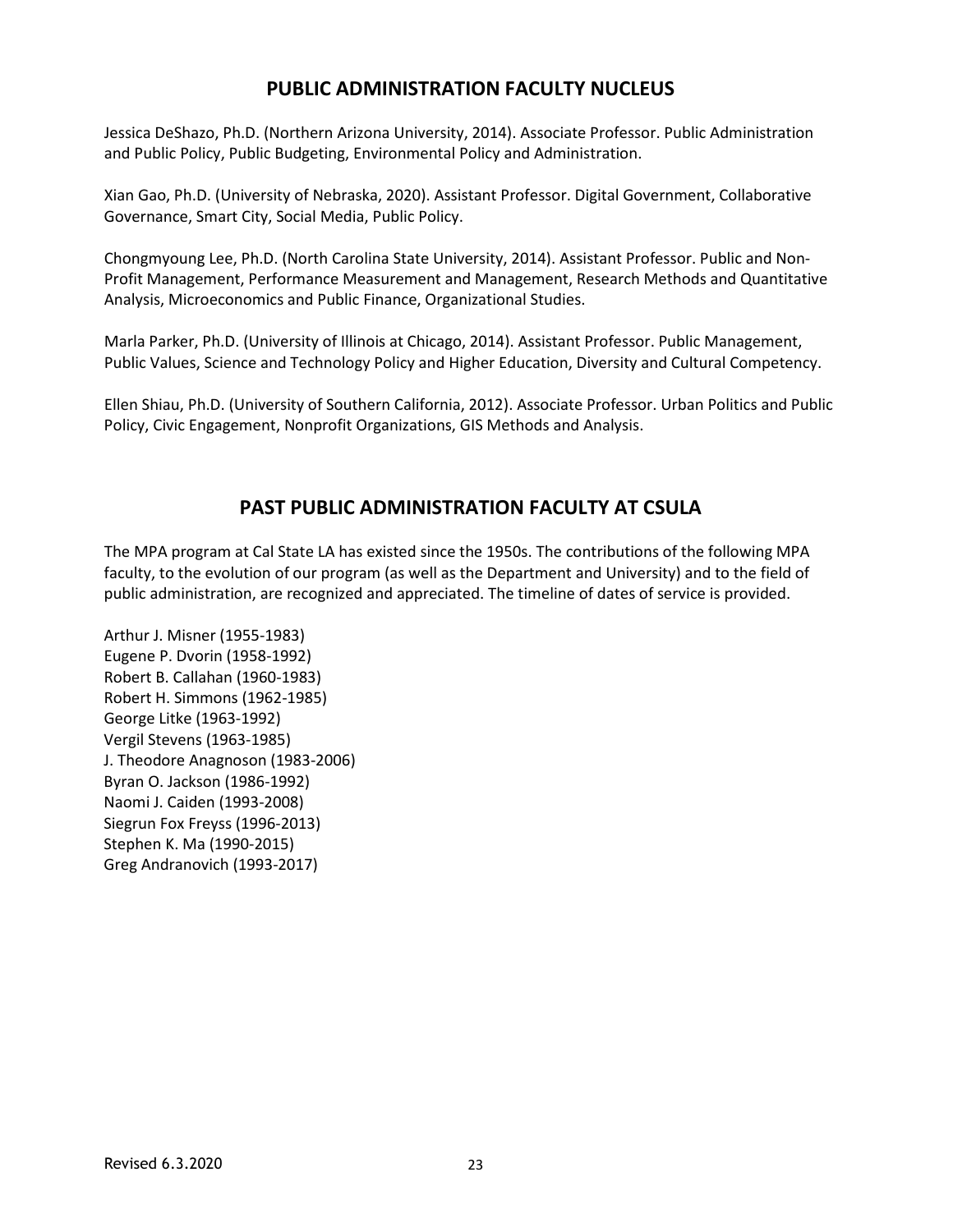### **IMPORTANT CONTACTS AND OFFICES**

#### **Public Administration Faculty and Staff**

The Political Science Department is located in the Engineering and Technology Building, Room A524.

Jessica DeShazo, Ph.D. Associate Professor (323) 343-2245, jdeshaz@calstatela.edu

Xian Gao, Ph.D. Associate Professor Phone and E-mail TBD Ms. Marilyn Orozco Administrative Support Coordinator (323) 343-2230, morozc44@calstatela.edu

Ms. Veronica Lee Graduate Coordinator (323) 343-2230, vlee51@calstatela.edu

Chongmyoung Lee, Ph.D. Assistant Professor (323) 343-2234, clee140@calstatela.edu

Marla Parker, Ph.D. Assistant Professor (323) 343-2248, mparke17@calstatela.edu

Ellen Shiau, Ph.D. Associate Professor (323) 343-5826, eshiau@calstatela.edu

#### **Office of the Dean, College of Natural and Social Sciences**

Wallis Annenberg Integrated Science Complex, Wing B, Room 223

Pamela Scott-Johnson, Ph.D. Dean (323) 343-2000

Kaveri Subrahmanyam, Ph.D. Interim Associate Dean (323) 343-2000

Hengchun Ye, Ph.D. Associate Dean (323) 343-2000

#### **Office of Graduate Studies**

Administration, Room 710 323-343-3820 fax 323-343-5653 <http://www.calstatela.edu/graduatestudies> Ms. Amy Miller Administrative Assistant KH-D1051, (323) 343-2005, amiller@calstatela.edu